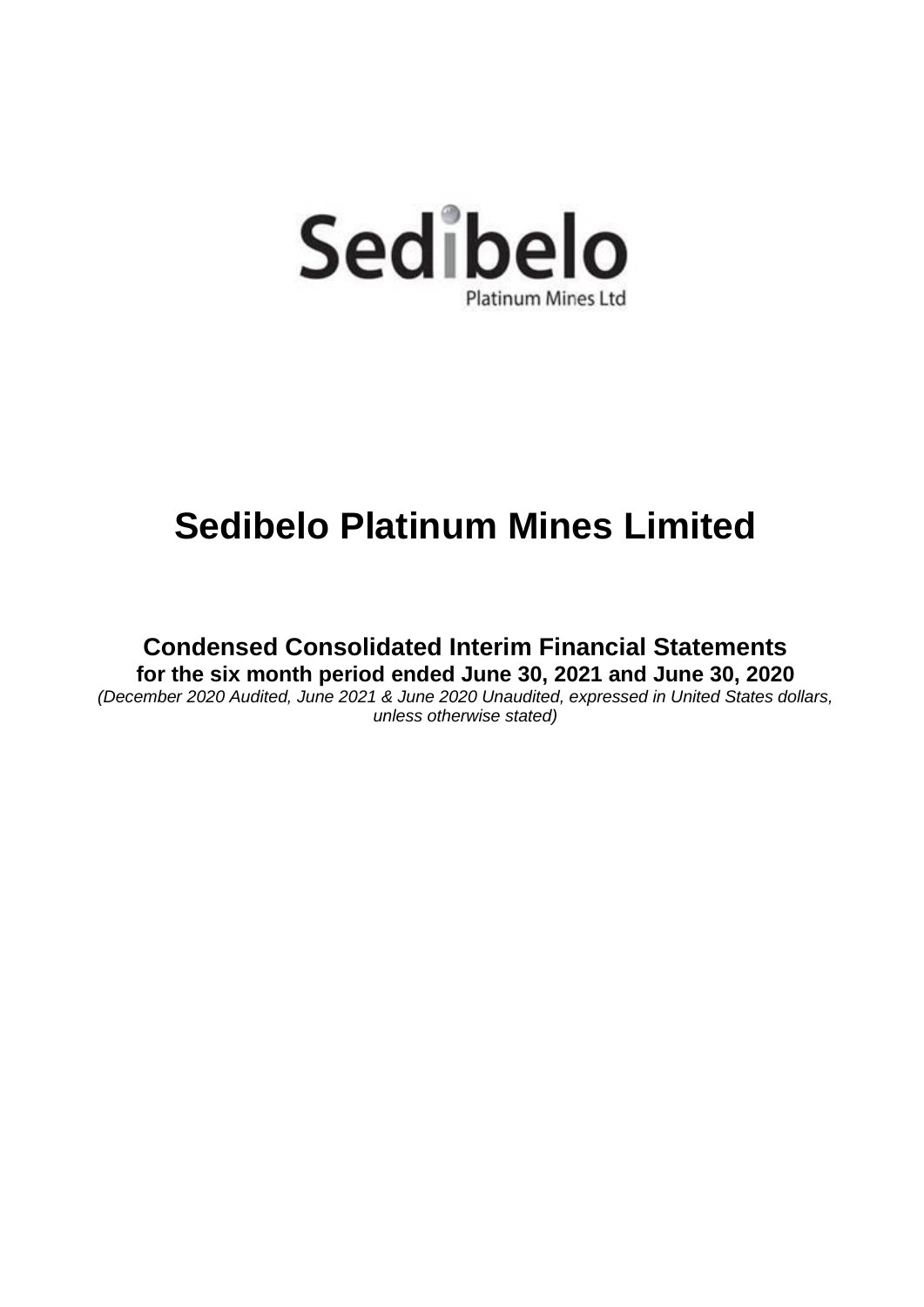### **Condensed consolidated interim statement of financial position**

*as at June 30, 2021*

(Expressed in United States Dollars, unless otherwise stated)

|                                              | <b>Notes</b>   | <b>Jun 30,</b><br>2021<br><b>USD'000</b> | Dec 31,<br>2020<br><b>USD'000</b> |
|----------------------------------------------|----------------|------------------------------------------|-----------------------------------|
| <b>ASSETS</b>                                |                |                                          |                                   |
| <b>Non-current assets</b>                    |                |                                          |                                   |
| Mining assets                                | 5              | 786,335                                  | 773,275                           |
| Intangible assets                            | 6              | 34,125                                   | 33,564                            |
| Property, plant and equipment                | $\overline{7}$ | 91,942                                   | 92,498                            |
| Loans receivable                             |                | 16,046                                   | 16,506                            |
| Restricted cash investments and guarantees   | 8.2            | 19,639                                   | 18,090                            |
| Deferred tax asset                           |                | 87,715                                   | 101,949                           |
| <b>Total non-current assets</b>              |                | 1,035,802                                | 1,035,882                         |
| <b>Current assets</b>                        |                |                                          |                                   |
| Inventories                                  | 9              | 10,020                                   | 11,818                            |
| Trade and other receivables                  |                | 96,644                                   | 133,893                           |
| Loans receivables                            |                | 342                                      |                                   |
| Cash and cash equivalents                    | 8.1            | 144,774                                  | 62,986                            |
| <b>Total current assets</b>                  |                | 251,780                                  | 208,697                           |
| <b>TOTAL ASSETS</b>                          |                | 1,287,582                                | 1,244,579                         |
| <b>EQUITY AND LIABILITIES</b>                |                |                                          |                                   |
| Equity attributable to owners of the parent  |                |                                          |                                   |
| Share capital                                | 11             | 2,549,583                                | 2,549,583                         |
| Other components of equity                   |                | (478, 574)                               | (521, 743)                        |
| Accumulated deficit                          |                | (844, 563)                               | (865, 651)                        |
| <b>Non-controlling interests</b>             |                | 1,226,446                                | 1,162,189                         |
| <b>Total equity</b>                          |                | (7, 402)                                 | (7, 126)                          |
| <b>Non-current liabilities</b>               |                | 1,219,044                                | 1,155,063                         |
| Long-term borrowings                         | 12.1           |                                          |                                   |
| Decommissioning and rehabilitation provision | 13             | 5,667<br>17,813                          | 26,976<br>16,787                  |
| <b>Total non-current liabilities</b>         |                | 23,480                                   | 43,763                            |
| <b>Current liabilities</b>                   |                |                                          |                                   |
| Short-term borrowings                        | 12.2           |                                          | 14,408                            |
| Trade payables and accrued liabilities       |                | 22,772                                   | 26,134                            |
| Revolving commodity facility                 | 14             | 22,286                                   | 5,211                             |
| <b>Total current liabilities</b>             |                | 45,058                                   | 45,753                            |
| <b>Total liabilities</b>                     |                | 68,538                                   | 89,516                            |
| <b>TOTAL EQUITY AND LIABILITIES</b>          |                | 1,287,582                                | 1,244,579                         |

*The accompanying notes are an integral part of these consolidated and separate financial statements.*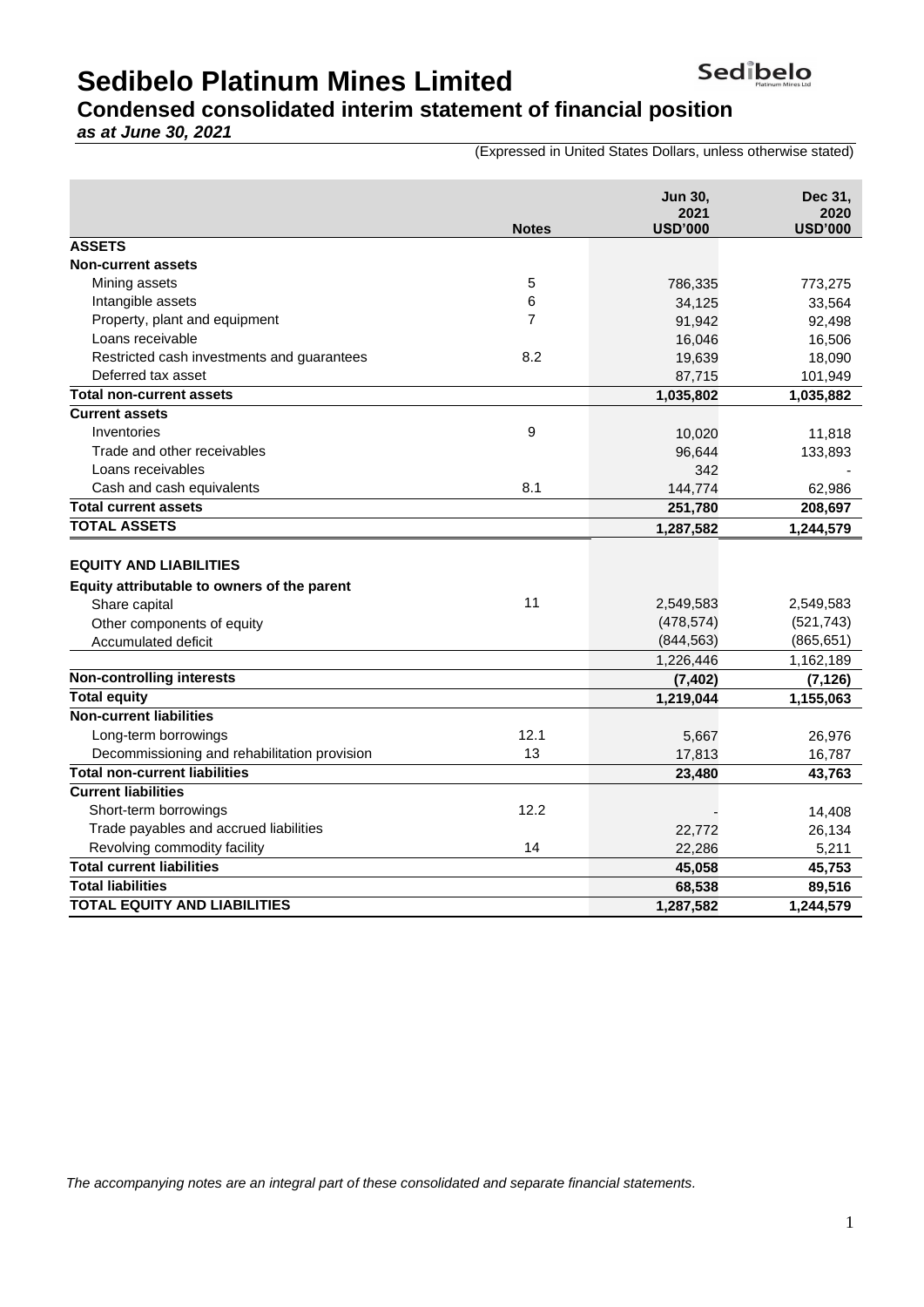## **Condensed consolidated interim statement of comprehensive income**

*for the three and six months ended June 30, 2021*

(Expressed in United States Dollars, unless otherwise stated)

|                                                                                                                                                                                      |              | For the three months                     | ended                                    |                                   | For the six months<br>ended              |
|--------------------------------------------------------------------------------------------------------------------------------------------------------------------------------------|--------------|------------------------------------------|------------------------------------------|-----------------------------------|------------------------------------------|
|                                                                                                                                                                                      | <b>Notes</b> | <b>Jun 30,</b><br>2021<br><b>USD'000</b> | <b>Jun 30.</b><br>2020<br><b>USD'000</b> | Jun 30,<br>2021<br><b>USD'000</b> | <b>Jun 30,</b><br>2020<br><b>USD'000</b> |
| Revenue                                                                                                                                                                              | 15           | 68,023                                   | 39,558                                   | 163,823                           | 95,295                                   |
| Cost of operations                                                                                                                                                                   | 16           | (48, 484)                                | (28, 345)                                | (92, 385)                         | (66, 994)                                |
| Gross profit                                                                                                                                                                         |              | 19,539                                   | 11,213                                   | 71,438                            | 28,301                                   |
| Administrative and general expenses                                                                                                                                                  |              | (7,003)                                  | (4,072)                                  | (13, 796)                         | (8,987)                                  |
| Other (expenses)/income                                                                                                                                                              |              | (2,785)                                  | 55                                       | (2,728)                           | 80                                       |
| Foreign exchange (loss)/gain                                                                                                                                                         |              | (58)                                     | (365)                                    | 386                               | 4,115                                    |
| Operating profit                                                                                                                                                                     | 17           | 9,693                                    | 6,831                                    | 55,300                            | 23,509                                   |
| Finance income                                                                                                                                                                       |              | 1,473                                    | 1,057                                    | 2,453                             | 2,443                                    |
| Finance costs                                                                                                                                                                        |              | (1, 234)                                 | (1,656)                                  | (2,797)                           | (3,990)                                  |
| Share of profit/(loss) of investments accounted for using the equity<br>method                                                                                                       | 10           | 135                                      | (402)                                    | (59)                              | (840)                                    |
| Profit before income tax                                                                                                                                                             |              | 10,067                                   | 5,830                                    | 54,897                            | 21,122                                   |
| Income tax expense                                                                                                                                                                   |              | (16, 807)                                | ٠                                        | (16, 807)                         |                                          |
| (LOSS)/PROFIT FOR THE PERIOD                                                                                                                                                         |              | (6, 740)                                 | 5,830                                    | 38,090                            | 21,122                                   |
| Attributable to:                                                                                                                                                                     |              |                                          |                                          |                                   |                                          |
| Owners of the parent                                                                                                                                                                 |              | (6, 596)                                 | 5,943                                    | 38,366                            | 21,399                                   |
| Non-controlling interest                                                                                                                                                             |              | (144)                                    | (113)                                    | (276)                             | (277)                                    |
|                                                                                                                                                                                      |              | (6,740)                                  | 5,830                                    | 38,090                            | 21,122                                   |
|                                                                                                                                                                                      |              |                                          |                                          |                                   |                                          |
| Other Comprehensive income/(loss):                                                                                                                                                   |              |                                          |                                          |                                   |                                          |
|                                                                                                                                                                                      |              |                                          |                                          |                                   |                                          |
| Items that may be reclassified subsequently to profit or loss<br>Exchange differences on loan designated as net investment<br>Exchange differences on translation from functional to |              | (8,601)                                  | (7,691)                                  | (16, 885)                         | 54,363                                   |
| presentation currency                                                                                                                                                                |              | 59,557                                   | 37,515                                   | 43,190                            | (240, 128)                               |
| Other comprehensive share of investment accounted for using<br>the equity method                                                                                                     |              | 45                                       | 32                                       | (393)                             | (479)                                    |
| Movement in other reserves                                                                                                                                                           |              | (43)                                     | (31)                                     | (21)                              | 194                                      |
| Other comprehensive income/(loss) - net of tax                                                                                                                                       |              | 50,958                                   | 29,825                                   | 25,891                            | (186, 050)                               |
| TOTAL COMPREHENSIVE INCOME/(LOSS) FOR THE PERIOD                                                                                                                                     |              | 44,218                                   | 35,655                                   | 63,981                            | (164,928)                                |
| Attributable to:                                                                                                                                                                     |              |                                          |                                          |                                   |                                          |
| Owners of the parent                                                                                                                                                                 |              | 44,362                                   | 35,768                                   | 64,257                            | (164, 651)                               |
| Non-controlling interest                                                                                                                                                             |              | (144)                                    | (113)                                    | (276)                             | (277)                                    |
|                                                                                                                                                                                      |              | 44,218                                   | 35,655                                   | 63,981                            | (164, 928)                               |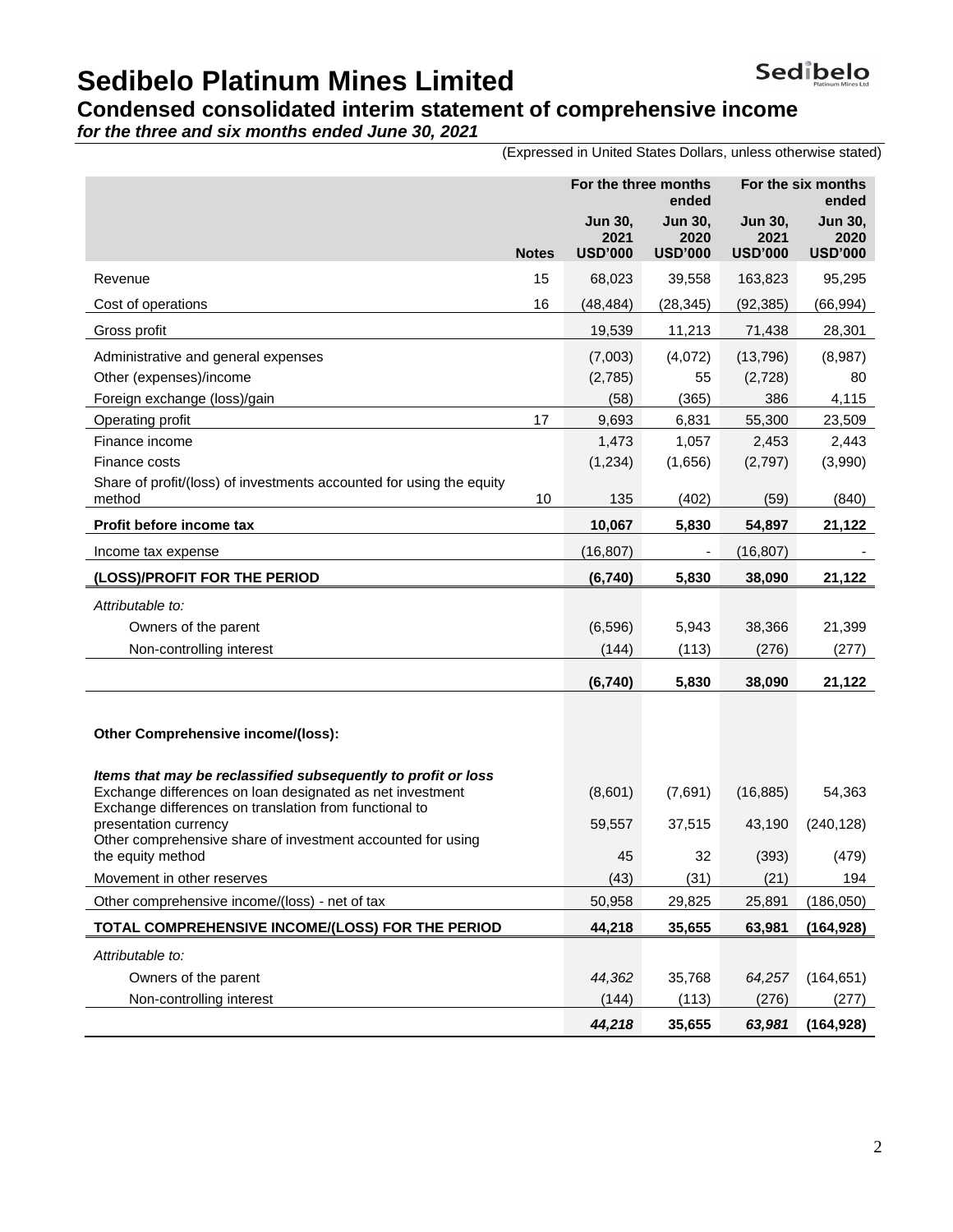

### **Condensed consolidated interim statement of changes in shareholders' equity**

*for the three and six months ended June 30, 2021*

(Expressed in United States Dollars, unless otherwise stated)

|                                                                                  | <b>Share</b><br>capital <sup>(a)</sup> | <b>Accumulated</b><br>deficit | <b>Other</b><br>reserves | <b>Foreign currency</b><br>translation<br>reserve | <b>Subtotal</b>     | Non-<br>controlling<br>interest | <b>Total equity</b> |
|----------------------------------------------------------------------------------|----------------------------------------|-------------------------------|--------------------------|---------------------------------------------------|---------------------|---------------------------------|---------------------|
| (a) Note $11$                                                                    | <b>USD'000</b>                         | <b>USD'000</b>                | <b>USD'000</b>           | <b>USD'000</b>                                    | <b>USD'000</b>      | <b>USD'000</b>                  | <b>USD'000</b>      |
| Balance at January 1, 2020                                                       | 2,549,583                              | (1,100,208)                   | (1,021)                  | (457,107)                                         | 991,247             | (6,608)                         | 984,639             |
| Profit/(loss) for the period<br>Other comprehensive income/(loss) for the period |                                        | 21,399<br>53,884              | 194                      | (240,128)                                         | 21,399<br>(186,050) | (277)                           | 21,122<br>(186,050) |
| Total comprehensive income/(loss)                                                |                                        | 75,283                        | 194                      | (240, 128)                                        | (164, 651)          | (277)                           | (164,928)           |
| Balance at June 30, 2020                                                         | 2,549,583                              | (1,024,925)                   | (827)                    | (697,235)                                         | 826,596             | (6, 885)                        | 819,711             |
| Profit/(loss) for the period                                                     |                                        | 175,313                       |                          |                                                   | 175,313             | (241)                           | 175,072             |
| Other comprehensive (loss)/income for the period                                 |                                        | (16,039)                      | (192)                    | 176,511                                           | 160,280             |                                 | 160,280             |
| Total comprehensive income/(loss)                                                |                                        | 159,274                       | (192)                    | 176,511                                           | 335,593             | (241)                           | 335,352             |
| Balance at December 31, 2020                                                     | 2,549,583                              | (865,651)                     | (1,019)                  | (520,724)                                         | 1,162,189           | (7,126)                         | 1,155,063           |
| Profit/(loss) for the period<br>Other comprehensive (loss)/income for the period |                                        | 38,366<br>(17,278)            | (21)                     | 43,190                                            | 38,366<br>25,891    | (276)                           | 38,090<br>25,891    |
| Total comprehensive income/(loss)                                                |                                        | 21,088                        | (21)                     | 43,190                                            | 64,257              | (276)                           | 63,981              |
| Balance at June 30, 2021                                                         | 2,549,583                              | (844, 563)                    | (1,040)                  | (477,534)                                         | 1,226,446           | (7, 402)                        | 1,219,044           |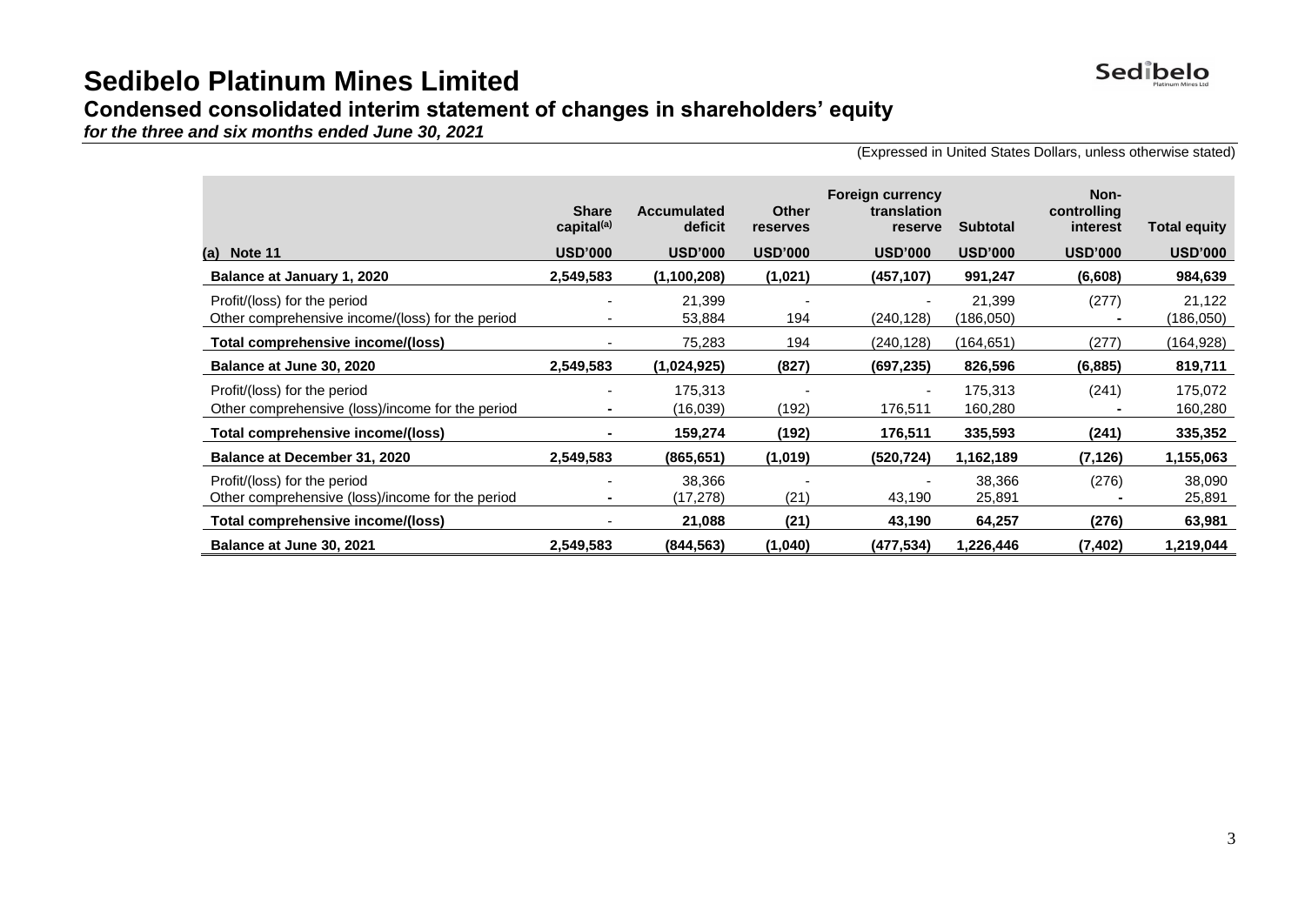

### **Condensed consolidated interim cash flow statement**

*for the six months ended June 30, 2021*

(Expressed in United States Dollars, unless otherwise stated)

|                                                                                                                                 | For the six months ended |                   |                   |  |
|---------------------------------------------------------------------------------------------------------------------------------|--------------------------|-------------------|-------------------|--|
|                                                                                                                                 |                          | Jun 30.<br>2021   | Jun 30.<br>2020   |  |
|                                                                                                                                 | <b>Notes</b>             | <b>USD'000</b>    | <b>USD'000</b>    |  |
| Cash flows from operating activities                                                                                            |                          |                   |                   |  |
| Profit before income tax                                                                                                        |                          | 54,897            | 21,122            |  |
| Depreciation of property, plant and equipment                                                                                   | 7                        | 4,091             | 5,905             |  |
| Amortisation of intangible assets                                                                                               | 6                        | 277               | 209               |  |
| Revolving commodity facility fair value adjustment<br>Share of loss of investments accounted for using the equity               | 14                       | (421)             | 3,827             |  |
| method                                                                                                                          | 10                       | 59                | 840               |  |
| Loss on disposal mining asset                                                                                                   |                          | 3,141             |                   |  |
| Unrealised foreign exchange gain<br>Finance income                                                                              |                          | (362)             | (4, 115)          |  |
| Finance cost                                                                                                                    |                          | (2, 453)<br>2,797 | (2, 443)<br>3,990 |  |
|                                                                                                                                 |                          |                   |                   |  |
| Operating profit before working capital changes                                                                                 |                          | 62,026            | 29,335            |  |
| Decrease / (Increase) in trade and other receivables                                                                            |                          | 39,711            | (3,264)           |  |
| (Decrease) / Increase in trade and other payables                                                                               |                          | (2,852)           | 3,253             |  |
| Decrease / (Increase) in inventories                                                                                            |                          | 1,909             | (522)             |  |
| Cash generated from operations                                                                                                  |                          | 100,794           | 28,802            |  |
| Interest paid                                                                                                                   |                          | (391)             | (193)             |  |
| Interest received                                                                                                               |                          | 1,910             | 1,492             |  |
| Net cash generated from operating activities                                                                                    |                          | 102,313           | 30,101            |  |
| Cash flows from investing activities                                                                                            |                          |                   |                   |  |
| Purchase of property, plant and equipment                                                                                       | $\overline{7}$           | (1,764)           | (1,205)           |  |
| Additions to mining assets                                                                                                      | 5                        | (396)             | (901)             |  |
| Disposal of mining assets                                                                                                       |                          | 7                 |                   |  |
| Additions to intangible assets                                                                                                  | 6                        | (158)             | (223)             |  |
| Loans granted to related party                                                                                                  |                          | (554)             | (180)             |  |
| Loans repaid by external parties<br>Funds invested in restricted cash                                                           |                          | 476               |                   |  |
|                                                                                                                                 |                          | (808)             | (702)             |  |
| Net cash utilised in investing activities                                                                                       |                          | (3, 197)          | (3,211)           |  |
| Cash flows from financing activities<br>Interest paid on The Industrial Development Corporation<br>("IDC") of South Africa loan | 12.3                     | (1, 944)          | (1, 176)          |  |
| Capital repayment on the IDC loan                                                                                               | 12.3                     | (37, 158)         |                   |  |
| Proceeds from revolving commodity facility                                                                                      | 14                       | 37,142            | 35,011            |  |
| Repayment of revolving commodity facility                                                                                       | 14                       | (18, 815)         | (49,092)          |  |
| Net cash utilised in financing activities                                                                                       |                          | (20, 775)         | (15, 257)         |  |
|                                                                                                                                 |                          |                   |                   |  |
| Net increase in cash and cash equivalents                                                                                       |                          | 78,341            | 11,633            |  |
| Cash and cash equivalents at beginning of the year                                                                              |                          | 62,986            | 43,393            |  |
| Exchange gain / (loss) on cash and cash equivalents                                                                             |                          | 3,447             | (7, 583)          |  |
| Cash and cash equivalents at end of the period                                                                                  | 8.1                      | 144,774           | 47,443            |  |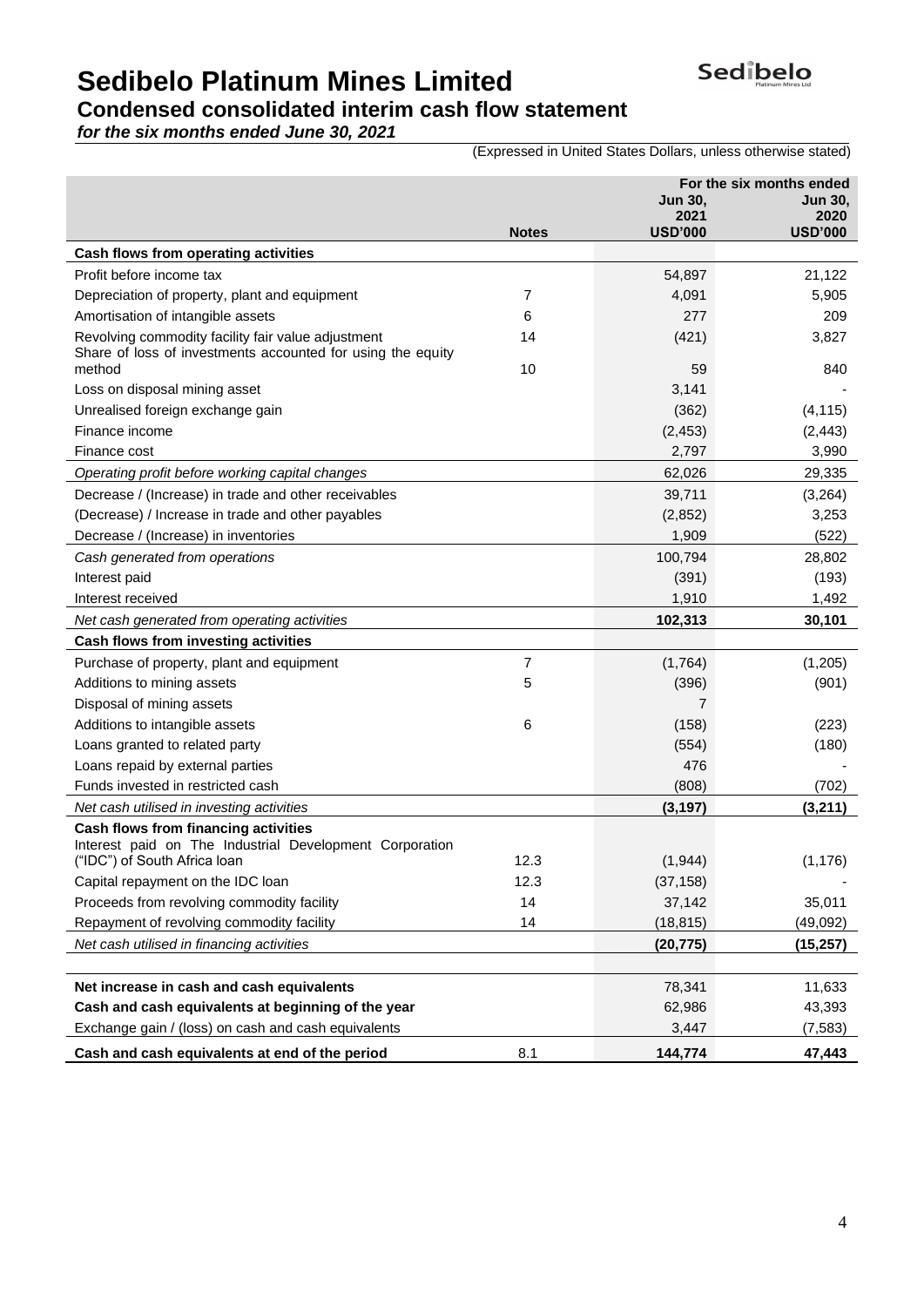### **Notes to the condensed consolidated interim financial statements**

*for the six months ended June 30, 2021*

(Expressed in United States Dollars, unless otherwise stated)

### **1. General information**

Sedibelo Platinum Mines Limited ("the Company") and its subsidiaries ("the Group") is a mining group engaged in the acquisition, exploration, development and operation of Platinum Group Metals ("PGM") properties in South Africa. Through its 100% owned subsidiary, Pilanesberg Platinum Mines Proprietary Limited, the Group has established the Pilanesberg Platinum Mines ("PPM") on the Western Limb of the Bushveld Complex.

The Company is registered in Guernsey and reports in accordance with the provisions of The Companies (Guernsey) Law, 2008. For the six months ended June 30, 2021, the Group made a profit of USD38.090 million (2020: USD21.122 million).

### **2. Summary of significant accounting policies**

The principal accounting policies applied in the preparation of these consolidated financial statements are set out below. These policies have been consistently applied to all the years presented, as amended to reflect the adoption of new standards, amendments, and interpretations which became effective in the year (see Note 4).

### **a) Basis of preparation**

The condensed interim financial statements have been prepared in accordance with IAS 34 – Interim financial reporting, IFRIC ("International Financial Reporting Interpretations Committee") interpretations and with the requirements of The Companies (Guernsey) Law, 2008 applicable to companies reporting under IFRS.

The condensed consolidated interim financial statements do not include all the disclosures required for complete annual financial statements prepared in accordance with IFRS as issued by the International Accounting Standards Board ("IASB").

The financial information has been prepared under the historical cost basis, as modified by the revaluation of financial assets and financial liabilities at fair value.

The financial information is presented in US dollars ("USD") and all monetary results are rounded to the nearest thousand (USD'000) except when otherwise indicated.

There are no changes in these accounting policies for the six-month period ended June 30, 2021 except as disclosed in Note 4 below "Changes in accounting policy".

#### *Going concern*

These unaudited condensed interim consolidated financial statements have been prepared in accordance with IFRS and IFRIC interpretations as issued by the IASB applicable to a going concern. Accordingly, they do not give effect to adjustments that would be necessary should the Group be unable to continue as a going concern and therefore be required to realise its assets and liquidate its liabilities and commitments in other than the normal course of business and at amounts different from those in the accompanying unaudited condensed interim consolidated financial statements. Such adjustments could be material.

The Group operates in a cyclical industry where levels of cash flow have historically been materially influenced by market prices for commodities and exchange rates; accordingly, when considering going concern, Management consider key assumptions, such as exposure to the ZAR:USD exchange rate and PGM prices, in their cash flow forecasts. Continuance as a going concern is dependent upon the Group's ability to achieve profitable operations, obtain adequate equity or debt funding, or, alternatively, dispose of its non-core properties on an advantageous basis.

PPM has an agreement with Investec Bank Limited ("Investec") to provide a rand denominated revolving commodity finance facility of up to USD60.241 million (ZAR900 million) for the financing of concentrate deliveries. The outstanding balance bears interest at JIBAR plus 0.50% and is available up to March 31, 2022.

Management has also considered the possible impact of Covid-19 on the Group's ability to produce at current levels and its impact on unit costs. During 2020, the mine ceased operations for forty-one (41) days during the initial hard lock down imposed by the South African government. The likelihood of a government mandated shutdown on the mining industry is regarded very low. South-Africa had its second- and is amid a third wave of Covid-19 with no restrictions enforced on the mining industry after the hard lock down in the prior period.

Operational risks that Management considered during the assessment included operating cash flows and short term PGM prices and ZAR:USD exchange rates. Capital expenditure (sustaining and growth) was included in line with the budget and Management's current plans. The significant improvement in the ZAR PGM basket price improved the Group's cash position and its cash generative ability. Based on current assumptions there is no reason for Management to believe that the Group cannot repay debt, expenses and/or obligations in accordance with the current terms of the relevant agreements.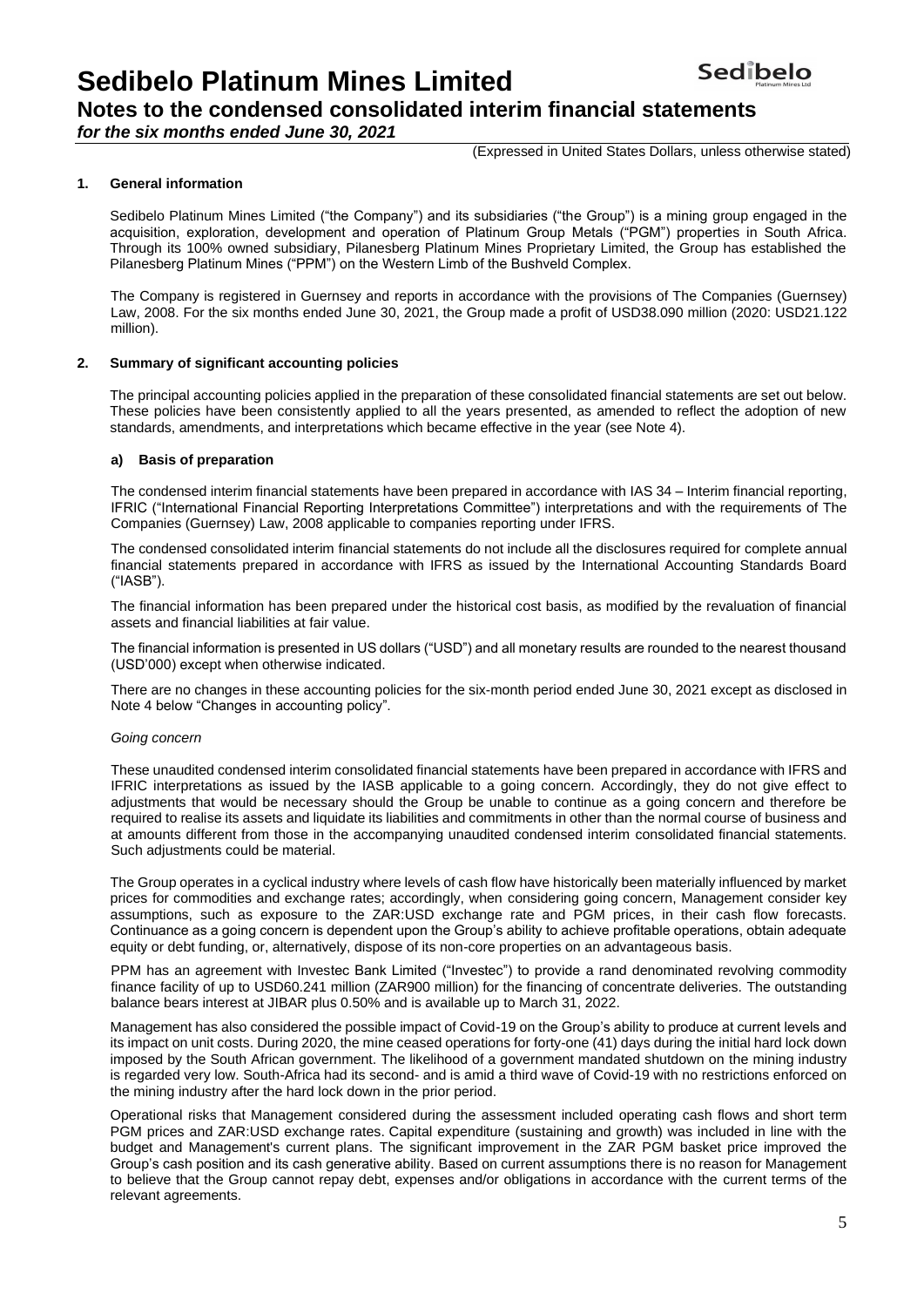**Notes to the condensed consolidated interim financial statements** 

*for the six months ended June 30, 2021*

(Expressed in United States Dollars, unless otherwise stated)

### **2. Summary of significant accounting policies (continued)**

#### **a) Basis of preparation (continued)**

The following exchange rates to the US dollar have been applied:

|                                 | At Jun 30,<br>2021 | Average six<br>months ended<br>Jun 30.<br>2021 | Average three<br>months ended<br>Jun 30.<br>2021 | At Dec 31,<br>2020 | Average six<br>months ended<br>Jun 30.<br>2020 | Average three<br>months ended<br>Jun 30,<br>2020 |
|---------------------------------|--------------------|------------------------------------------------|--------------------------------------------------|--------------------|------------------------------------------------|--------------------------------------------------|
| South African<br>Rand (USD:ZAR) | 14.32              | 14.55                                          | 14.13                                            | 14.62              | 16.66                                          | 17.97                                            |

### **Property, plant and equipment**

Depreciation and amortisation are calculated on a units-of-production method for the mining assets and straight-line method for all other assets to write off the cost of the assets to their residual values over their estimated useful lives. The useful lives applicable to each category of property, plant and equipment are as follows:

| <b>Asset category</b>                        | <b>Useful life</b>                         |
|----------------------------------------------|--------------------------------------------|
| Producing mines                              | Units of production (ore tonnes mined)     |
| Pre-stripping costs                          | Units of production (ore tonnes mined)     |
| Plant construction and mine development      | Units of production (ore tonnes mined)     |
| Deferred stripping costs                     | Units of production (ore tonnes mined)     |
| Decommissioning assets                       | Units of production (ore tonnes mined)     |
| Leased assets                                | 10 years                                   |
| Plant and equipment                          | Units of production (ore tonnes processed) |
| <b>Buildings</b>                             | 20 years                                   |
| Land                                         | Indefinite                                 |
| Other                                        |                                            |
| Vehicles<br>$\overline{\phantom{a}}$         | 5 years                                    |
| Computer equipment<br>٠                      | 3 years                                    |
| Office equipment<br>$\overline{\phantom{a}}$ | 6 years                                    |
| Furniture and fittings                       | 6 years                                    |
| Other equipment<br>٠                         | 5 years                                    |
|                                              |                                            |

#### **3. Estimates**

The preparation of interim financial statements requires Management to make judgements, estimates and assumptions that affect the application of accounting policies and the reported amounts of assets and liabilities, income and expense. Actual results may differ from these estimates.

In preparing these condensed consolidated interim financial statements, the significant judgements made by Management in applying the Group's accounting policies and the key sources of estimation uncertainty were the same as those that applied to the consolidated financial statements for the year ended December 31, 2020.

#### **4. Change in accounting policy including initial adoption**

There were no other changes in the accounting policies applied since the issue of the audited consolidated financial statements for the year ended December 31, 2020.

*New standards and amendments to standards and interpretations not yet adopted*:

- − IAS 1 (Amendments): Disclosure of accounting policies applicable to annual periods beginning on or after January 1, 2023. Early adoption is permitted and ;
- − IAS 8 (Amendments): Definition of accounting estimates applicable to annual periods beginning on or after January 1, 2023.

The Group performed an assessment of the above amendments and concluded that these amendments as noted, do not have a material impact based on the nature of the Group's business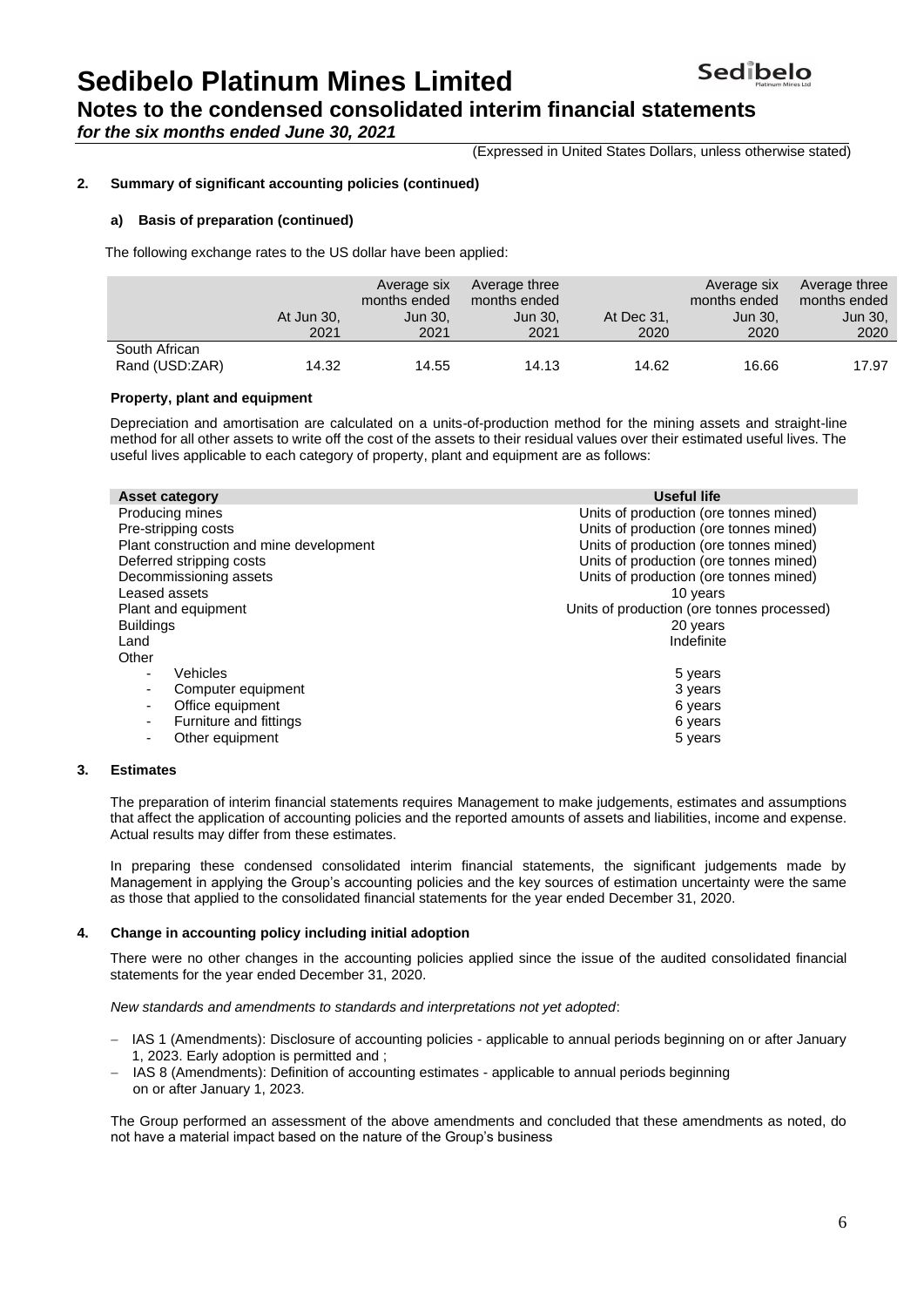### **Notes to the condensed consolidated interim financial statements**

*for the six months ended June 30, 2021*

(Expressed in United States Dollars, unless otherwise stated)

### **5. Mining assets**

|                                                                   | Jun 30,<br>2021<br><b>USD'000</b> | Dec 31,<br>2020<br><b>USD'000</b> |
|-------------------------------------------------------------------|-----------------------------------|-----------------------------------|
| Exploration and evaluation assets                                 | 18.712                            | 21.071                            |
| Mineral properties and rights<br>Balance at the end of the period | 767,623<br>786,335                | 752,204<br>773,275                |

|                                         | <b>Exploration &amp;</b><br>evaluation assets<br><b>USD'000</b> | <b>Mineral properties</b><br>& rights<br><b>USD'000</b> | <b>TOTAL</b><br><b>USD'000</b> |
|-----------------------------------------|-----------------------------------------------------------------|---------------------------------------------------------|--------------------------------|
| Balance at January 1, 2020              | 19,781                                                          | 778,614                                                 | 798,395                        |
| Additions                               | 1,708                                                           |                                                         | 1,708                          |
| Foreign exchange variance               | (418)                                                           | (26,410)                                                | (26,828)                       |
| Balance at December 31, 2020            | 21,071                                                          | 752,204                                                 | 773,275                        |
| Additions                               | 396                                                             |                                                         | 396                            |
| Disposals <sup>(a)</sup>                | (3,094)                                                         |                                                         | (3,094)                        |
| Foreign exchange variance               | 339                                                             | 15,419                                                  | 15,758                         |
| Balance at June 30, 2021 <sup>(b)</sup> | 18,712                                                          | 767,623                                                 | 786,335                        |

a) Exploration data relating to Grootboom, an Eastern Limb exploration project was sold to a third party.

b) Long term borrowings are secured on Mineral properties and rights to the value of ZAR200 million (USD14 million). Refer to note 12.

### **6. Intangible assets**

|                                  | <b>Jun 30.</b><br>2021<br><b>USD'000</b> | Dec 31,<br>2020<br><b>USD'000</b> |
|----------------------------------|------------------------------------------|-----------------------------------|
| Water pipeline                   | 23,725                                   | 23,435                            |
| <b>ERP</b> software              |                                          | 6                                 |
| Computer software                | 762                                      | 683                               |
| Research and development         | 9,632                                    | 9,440                             |
| Balance at the end of the period | 34,125                                   | 33,564                            |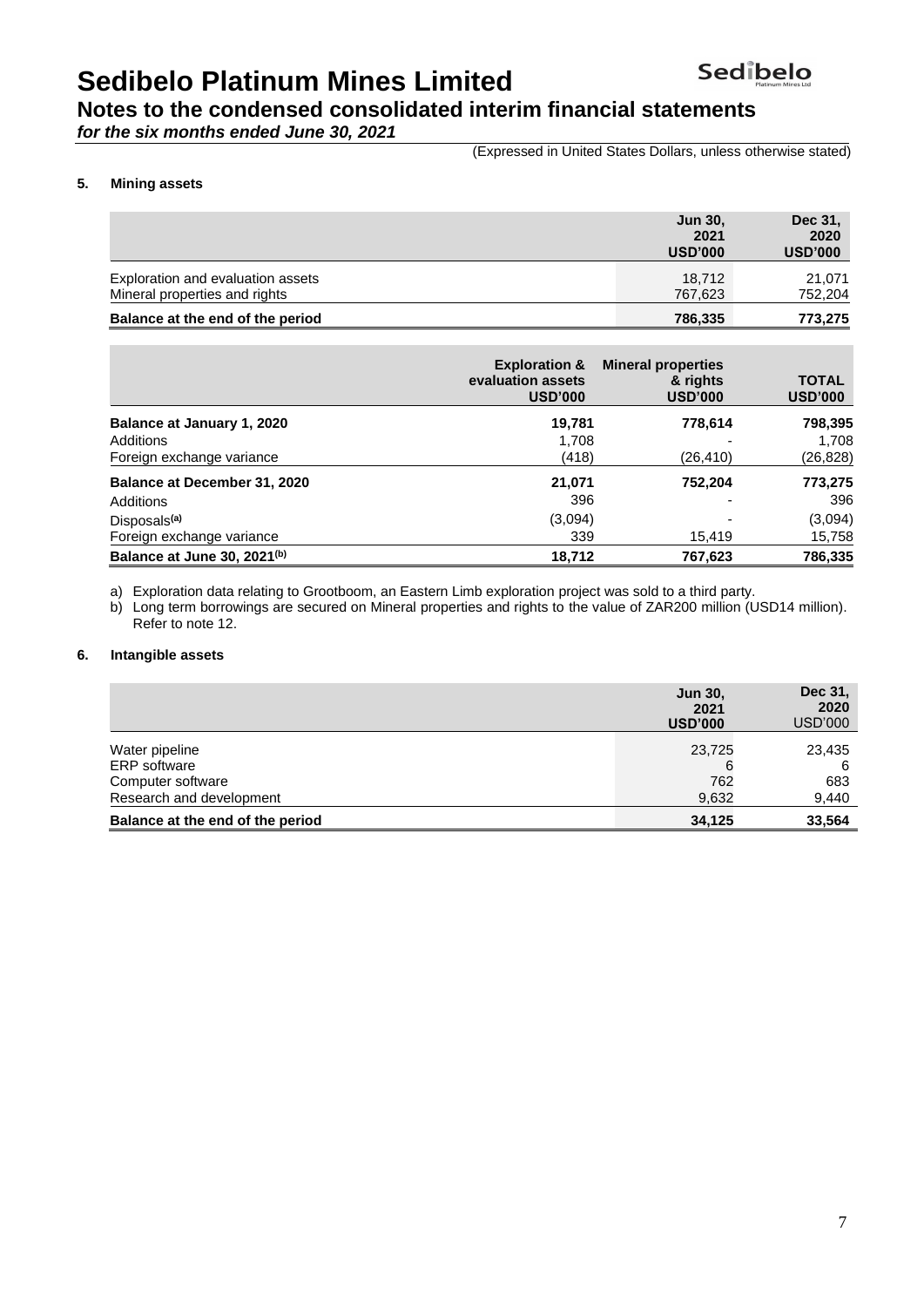### **Notes to the condensed consolidated interim financial statements**

*for the six months ended June 30, 2021*

(Expressed in United States Dollars, unless otherwise stated)

### **6. Intangible assets (continued)**

Reconciliation of intangible assets:

|                                     |                |                 |                 | <b>Research</b> | <b>Power and</b> |                |
|-------------------------------------|----------------|-----------------|-----------------|-----------------|------------------|----------------|
|                                     | Water          | <b>ERP</b>      | <b>Computer</b> | and             | water            |                |
|                                     | pipeline       | <b>Software</b> | software        | development     | rights           | <b>TOTAL</b>   |
|                                     | <b>USD'000</b> | <b>USD'000</b>  | <b>USD'000</b>  | <b>USD'000</b>  | <b>USD'000</b>   | <b>USD'000</b> |
| <b>COST</b>                         |                |                 |                 |                 |                  |                |
| Balance at January 1, 2020          | 28,801         | 124             | 1,802           | 9,767           | 18,560           | 59,054         |
| Additions during the year           | 67             |                 | 408             | 4               |                  | 479            |
| Assets scrapped                     |                |                 | (98)            |                 |                  | (98)           |
| Foreign exchange variance           | (969)          | (4)             | (9)             | (331)           |                  | (1, 313)       |
| Balance at December 31, 2020        | 27,899         | 120             | 2,103           | 9,440           | 18,560           | 58,122         |
| Additions during the period         | 15             |                 | 143             |                 |                  | 158            |
| Foreign exchange variance           | 570            | 1               | 42              | 192             |                  | 805            |
| Balance at June 30, 2021            | 28,484         | 121             | 2,288           | 9,632           | 18,560           | 59,085         |
|                                     |                |                 |                 |                 |                  |                |
| <b>ACCUMULATED AMORTISATION</b>     |                |                 |                 |                 |                  |                |
| Balance at January 1, 2020          | 4,208          | 113             | 1,433           |                 | 18,560           | 24,314         |
| Amortisation for the year           | 341            | 4               | 116             |                 |                  | 461            |
| Assets scrapped                     |                |                 | (98)            |                 |                  | (98)           |
| Foreign exchange variance           | (85)           | (3)             | (31)            |                 |                  | (119)          |
| <b>Balance at December 31, 2020</b> | 4,464          | 114             | 1,420           |                 | 18.560           | 24,558         |
| Amortisation for the period         | 201            |                 | 76              |                 |                  | 277            |
| Foreign exchange variance           | 94             | 1               | 30              |                 |                  | 125            |
| Balance at June 30, 2021            | 4,759          | 115             | 1.526           | $\blacksquare$  | 18.560           | 24,960         |
| <b>CARRYING AMOUNTS</b>             |                |                 |                 |                 |                  |                |
| Balance at January 1, 2020          | 24,593         | 11              | 369             | 9,767           |                  | 34,740         |
| Balance at December 31, 2020        | 23,435         | 6               | 683             | 9,440           |                  | 33,564         |
| Balance at June 30, 2021            | 23,725         | 6               | 762             | 9,632           |                  | 34,125         |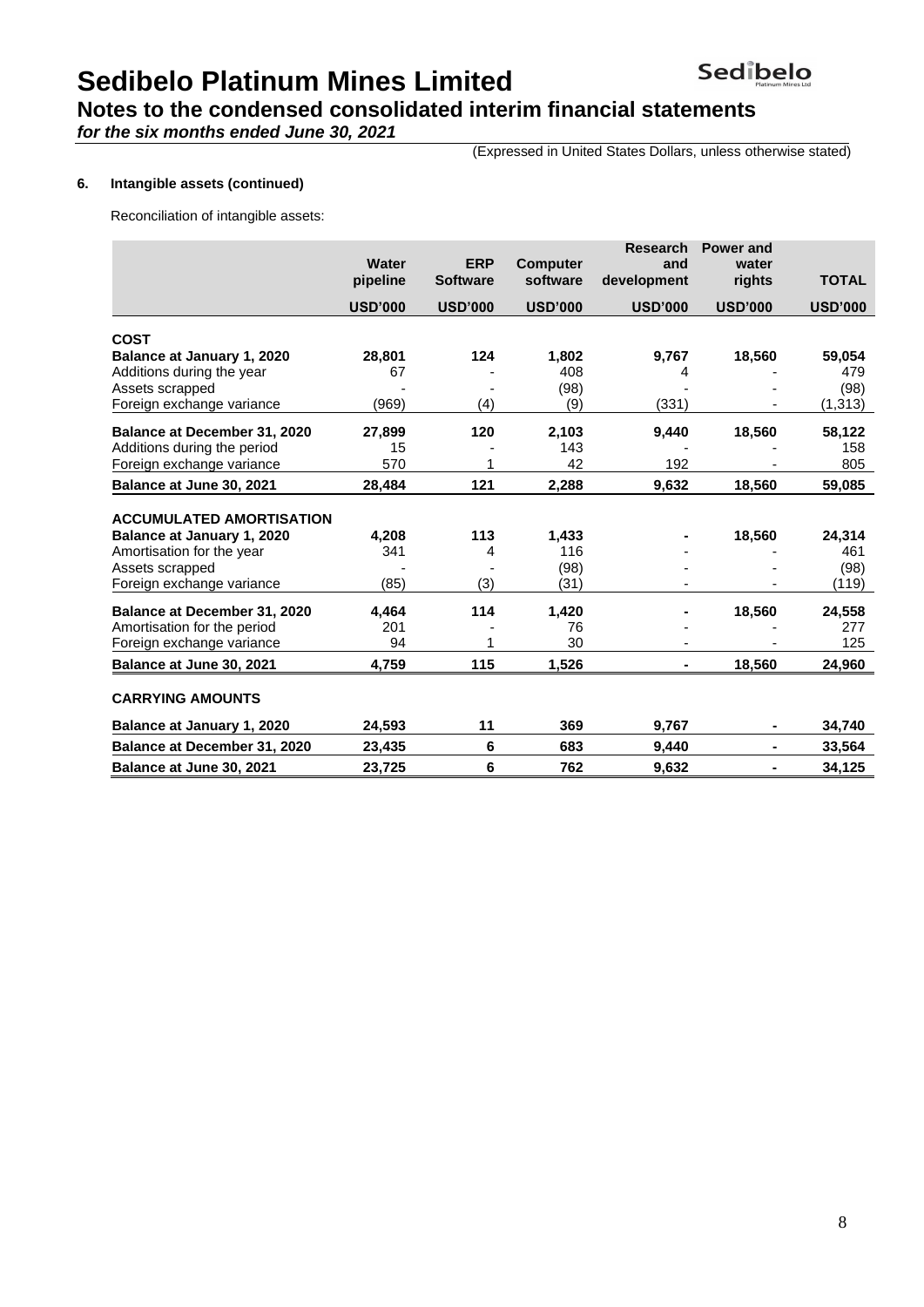

### **Notes to the condensed consolidated interim financial statements**

*for the six months ended June 30, 2021*

(Expressed in United States Dollars, unless otherwise stated)

### **7. Property, plant and equipment**

|                                     | <b>Producina</b><br><b>Mines</b> | <b>Plant</b><br>construction<br>and mine<br>development | Pre-<br>stripping<br>cost | <b>Deferred</b><br>stripping<br>cost | Decom-<br>missioning<br>asset | Leased<br>assets | (a)Plant and<br>equipment | <b>Land and</b><br>buildings | <b>Other</b>   | <b>TOTAL</b>   |
|-------------------------------------|----------------------------------|---------------------------------------------------------|---------------------------|--------------------------------------|-------------------------------|------------------|---------------------------|------------------------------|----------------|----------------|
|                                     | <b>USD'000</b>                   | <b>USD'000</b>                                          | <b>USD'000</b>            | <b>USD'000</b>                       | <b>USD'000</b>                | <b>USD'000</b>   | <b>USD'000</b>            | <b>USD'000</b>               | <b>USD'000</b> | <b>USD'000</b> |
| <b>COST</b>                         |                                  |                                                         |                           |                                      |                               |                  |                           |                              |                |                |
| Balance at January 1, 2020          | 6,399                            | 11,788                                                  | 120,773                   | 52,183                               | 14,785                        | 5,017            | 167,399                   | 3,357                        | 7,048          | 388,749        |
| <b>Additions</b>                    |                                  | 1,390                                                   |                           |                                      | 61                            | 227              | 3,575                     | 163                          | 500            | 5,916          |
| Disposals                           |                                  |                                                         |                           |                                      |                               | (289)            |                           |                              | (471)          | (760)          |
| Change in estimate                  |                                  |                                                         |                           |                                      | (6, 418)                      |                  |                           |                              |                | (6, 418)       |
| Foreign exchange variance           | (217)                            | (235)                                                   | (4,097)                   | (1,770)                              | (626)                         | (162)            | (5, 314)                  | (94)                         | (151)          | (12, 666)      |
| Balance at December 31, 2020        | 6,182                            | 12,943                                                  | 116,676                   | 50,413                               | 7,802                         | 4,793            | 165,660                   | 3,426                        | 6,926          | 374,821        |
| Additions                           |                                  | 840                                                     |                           |                                      |                               | 145              | 398                       | 79                           | 302            | 1,764          |
| Change in estimate                  |                                  |                                                         |                           |                                      | (90)                          | 18               |                           |                              |                | (72)           |
| Foreign exchange variance           | 126                              | 275                                                     | 2,383                     | 1,029                                | 155                           | 106              | 3,390                     | 72                           | 121            | 7,657          |
| Balance at June 30, 2021            | 6,308                            | 14,058                                                  | 119,059                   | 51,442                               | 7,867                         | 5,062            | 169,448                   | 3,577                        | 7,349          | 384,170        |
|                                     |                                  |                                                         |                           |                                      |                               |                  |                           |                              |                |                |
| <b>ACCUMULATED DEPRECIATION</b>     |                                  |                                                         |                           |                                      |                               |                  |                           |                              |                |                |
| <b>Balance at January 1, 2020</b>   | 5,330                            |                                                         | 95,968                    | 41,038                               | 8,412                         | 3,424            | 117,107                   | 763                          | 5,614          | 277,656        |
| Additions                           | 351                              |                                                         | 4,173                     | 1,912                                | 224                           | 163              | 6,317                     | 125                          | 485            | 13,750         |
| <b>Disposals</b>                    |                                  |                                                         |                           |                                      |                               | (247)            |                           | $\blacksquare$               | (464)          | (711)          |
| Change in estimate                  |                                  |                                                         |                           |                                      | (562)                         |                  |                           |                              |                | (562)          |
| Foreign exchange variance           | (141)                            |                                                         | (2,718)                   | (1, 166)                             | (272)                         | (103)            | (3,260)                   | (13)                         | (137)          | (7, 810)       |
| <b>Balance at December 31, 2020</b> | 5,540                            | $\blacksquare$                                          | 97,423                    | 41,784                               | 7,802                         | 3,237            | 120,164                   | 875                          | 5,498          | 282,323        |
| Depreciation for the period         | 62                               |                                                         | 739                       | 324                                  | 66                            | 111              | 2,594                     | 72                           | 279            | 4,247          |
| Change in estimate                  |                                  |                                                         |                           |                                      | (156)                         |                  |                           |                              |                | (156)          |
| Foreign exchange variance           | 114                              | ٠                                                       | 1,992                     | 853                                  | 155                           | 94               | 2,472                     | 21                           | 113            | 5,814          |
| Balance at June 30, 2021            | 5,716                            | $\blacksquare$                                          | 100,154                   | 42,961                               | 7,867                         | 3,442            | 125,230                   | 968                          | 5,890          | 292,228        |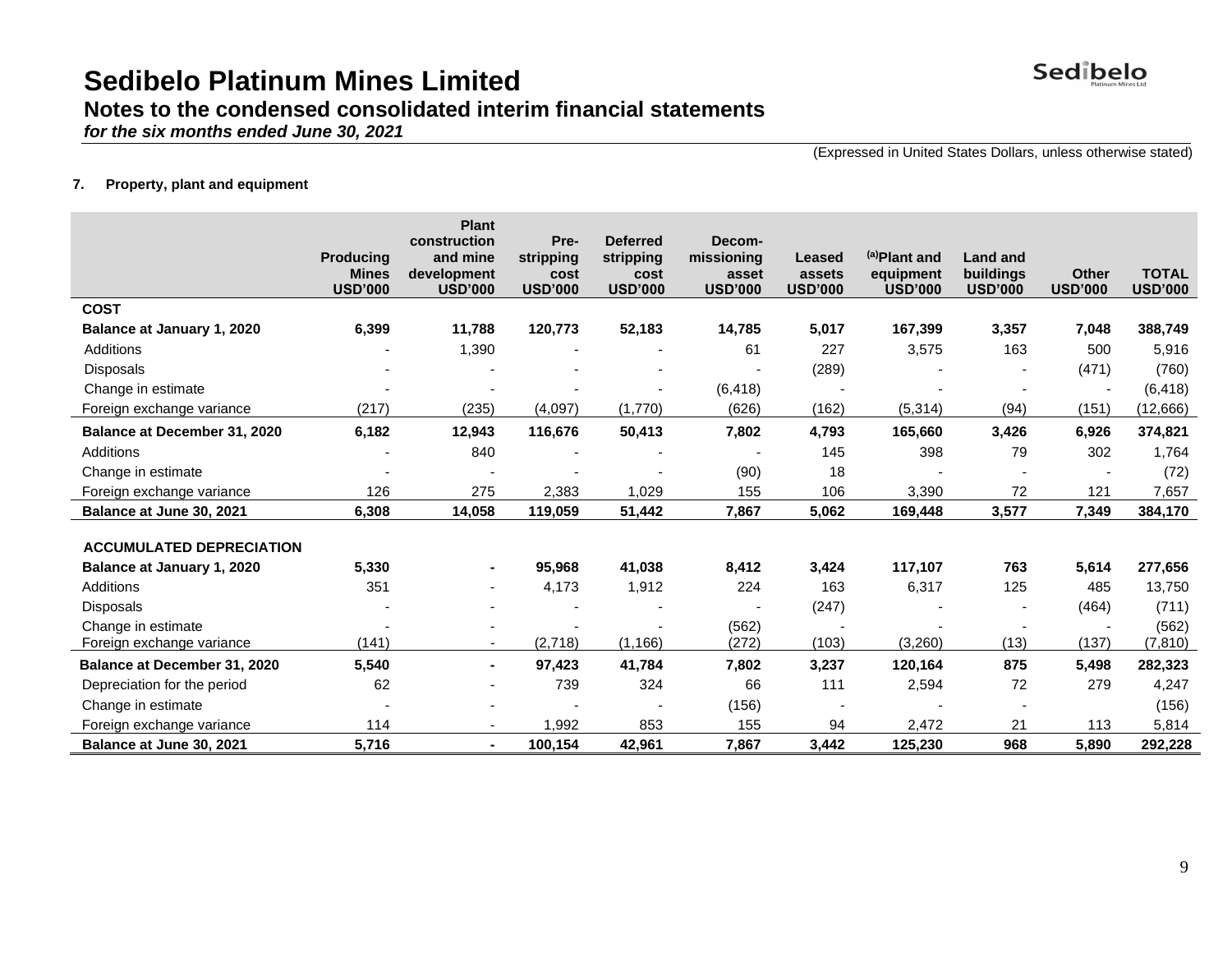

### **Notes to the condensed consolidated interim financial statements**

*for the six months ended June 30, 2021*

(Expressed in United States Dollars, unless otherwise stated)

### **7. Property, plant and equipment (Continued)**

|                              | <b>Producing</b><br><b>Mines</b><br><b>USD'000</b> | <b>Plant</b><br>construction<br>and mine<br>development<br><b>USD'000</b> | Pre-<br>stripping<br>cost<br><b>USD'000</b> | <b>Deferred</b><br>stripping<br>cost<br><b>USD'000</b> | Decom-<br>missioning<br>asset<br><b>USD'000</b> | <b>Right to</b><br><b>use</b><br>assets<br><b>USD'000</b> | (a) Plant and<br>equipment<br><b>USD'000</b> | Land and<br>buildings<br><b>USD'000</b> | Other<br><b>USD'000</b> | <b>TOTAL</b><br><b>USD'000</b> |
|------------------------------|----------------------------------------------------|---------------------------------------------------------------------------|---------------------------------------------|--------------------------------------------------------|-------------------------------------------------|-----------------------------------------------------------|----------------------------------------------|-----------------------------------------|-------------------------|--------------------------------|
| <b>CARRYING AMOUNTS</b>      |                                                    |                                                                           |                                             |                                                        |                                                 |                                                           |                                              |                                         |                         |                                |
| Balance at January 1, 2020   | 1,069                                              | 11,788                                                                    | 24.805                                      | 11,145                                                 | 6,373                                           | 1,593                                                     | 50,292                                       | 2,594                                   | 1,434                   | 111,093                        |
| Balance at December 31, 2020 | 642                                                | 12.943                                                                    | 19,253                                      | 8,629                                                  |                                                 | 1,556                                                     | 45,496                                       | 2,551                                   | 1,428                   | 92,498                         |
| Balance at June 30, 2021     | 592                                                | 14.058                                                                    | 18.905                                      | 8.481                                                  |                                                 | 1.620                                                     | 44.218                                       | 2,609                                   | 1,459                   | 91,942                         |

(a) Tailings dam is included in plant and equipment.

Long term borrowings were secured on Plant and equipment to the value of ZAR600 million (USD42 million) and on all moveable assets to the value of ZAR100 million (USD7 million). Refer to note 12.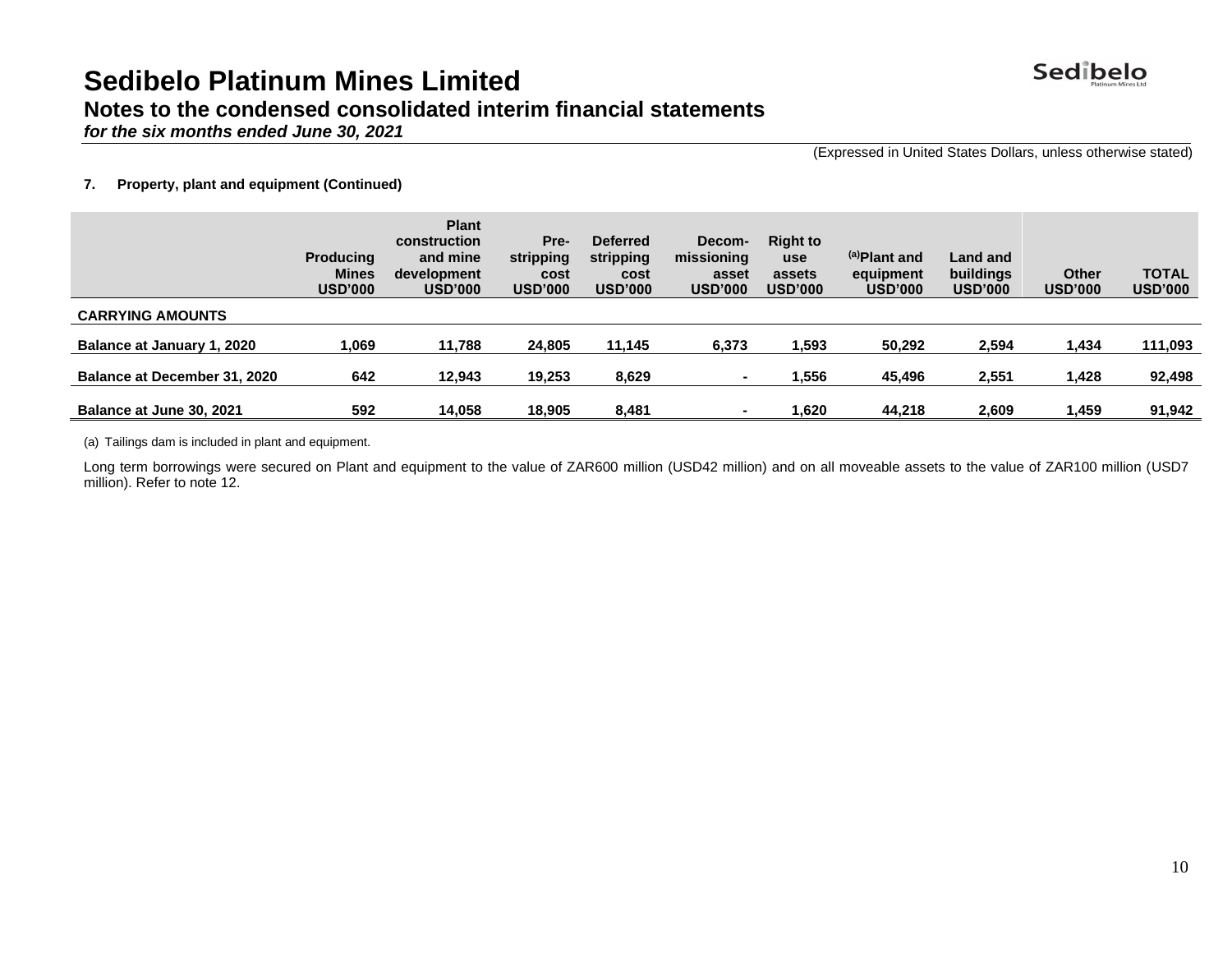**Notes to the condensed consolidated interim financial statements** 

*for the six months ended June 30, 2021*

(Expressed in United States Dollars, unless otherwise stated)

### **8. Cash and cash equivalents, restricted cash investments and guarantees**

#### **8.1 Cash and cash equivalents**

|                                  | <b>Jun 30,</b><br>2021<br><b>USD'000</b> | Dec 31,<br>2020<br><b>USD'000</b> |
|----------------------------------|------------------------------------------|-----------------------------------|
| Cash at bank                     | 144.774                                  | 62,986                            |
| Balance at the end of the period | 144.774                                  | 62,986                            |

Cash at banks earns interest at fixed and floating rates. Cash is deposited at reputable financial institutions within the Republic of South Africa and in the United Kingdom. The fair value of cash and cash equivalents equates to the values as disclosed in this note.

For the purpose of the consolidated statement of cash flows, cash and cash equivalents comprise only the cash at bank and financial institutions or asset managers and are disclosed for each period above.

#### **8.2 Restricted cash investments and guarantees**

Cash investments were made relating to certain guarantees required by the Republic of South Africa's Department of Mineral Resources and Energy ("DMRE") and ESKOM Holdings Limited, the South African state utility supplier, of which the details are as follows:

|                                  | <b>Jun 30,</b><br>2021<br><b>USD'000</b> | Dec 31,<br>2020<br><b>USD'000</b> |
|----------------------------------|------------------------------------------|-----------------------------------|
| Balance at the end of the period | 19,639                                   | 18,090                            |

The DMRE requires rehabilitation guarantees for all prospecting and mining rights. These rehabilitation guarantees primarily relate to the mining and prospecting rights for the Western and Eastern Limb operations and projects. These guarantees have been provided to the DMRE on two separate bases:

- − On an insurance basis with a portion of the total guarantee being paid over in a separate bank account controlled by the Group and ceded in favour of the insurance company and the remaining portion paid in premiums over the expected life of the mine; and
- − on a cash backed basis.

As at June 30, 2021, the Group had USD33 million (2020: USD32 million) in guarantees to the DMRE and ESKOM, of which USD20 million (2020: USD18 million) is funded.

### **9. Inventories**

|                                  | <b>Jun 30,</b><br>2021<br><b>USD'000</b> | Dec 31,<br>2020<br><b>USD'000</b> |
|----------------------------------|------------------------------------------|-----------------------------------|
|                                  |                                          |                                   |
| Ore stockpiled                   | 108                                      | 2,862                             |
| Work in progress                 | 404                                      | 472                               |
| Chrome stockpile                 | 164                                      | 333                               |
| Consumables                      | 9,344                                    | 8,151                             |
| Balance at the end of the period | 10.020                                   | 11,818                            |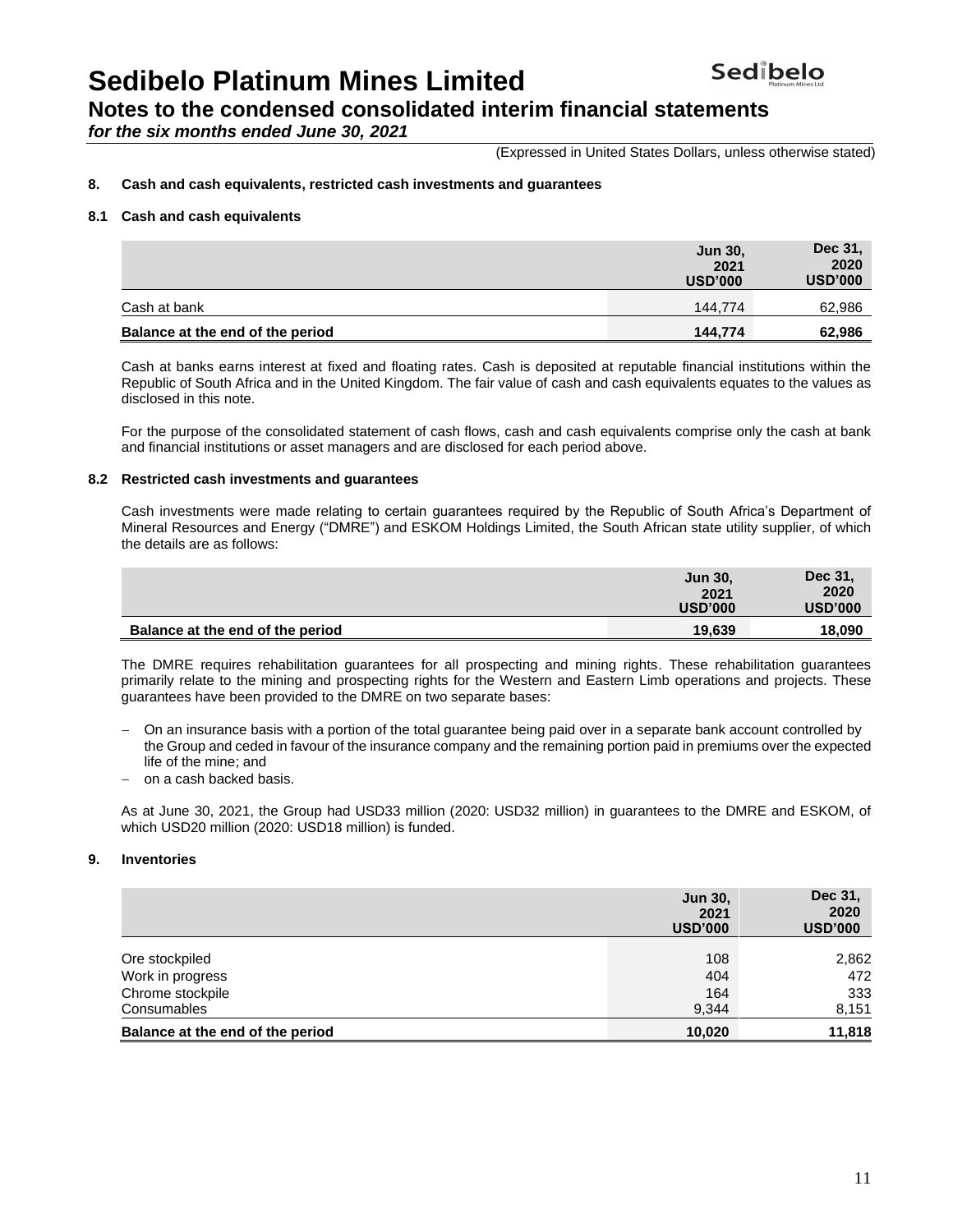Sedibelo **Sedibelo Platinum Mines Limited**

**Notes to the condensed consolidated interim financial statements** 

*for the six months ended June 30, 2021*

(Expressed in United States Dollars, unless otherwise stated)

### **10. Investment in associate**

Management have accounted for its interest in KellTech Limited as a joint venture through the equity method of accounting due to the nature of the joint arrangement. The joint venture has share capital consisting solely of ordinary shares, which is held directly by the Group:

| Name of entity   | <b>Country of</b><br>incorporation | $%$ of<br>ownership<br>interest | Nature of relationship                                | <b>Measurement</b><br>method |
|------------------|------------------------------------|---------------------------------|-------------------------------------------------------|------------------------------|
| Kelltech Limited | <b>Mauritius</b>                   | 50                              | Provides access to new<br>technology to the SPM Group | Equity                       |

#### **Investment in associate**

|                                                  | <b>Jun 30.</b><br>2021<br><b>USD'000</b> | Dec 31,<br>2020<br><b>USD'000</b> |
|--------------------------------------------------|------------------------------------------|-----------------------------------|
| January 1 <sup>st</sup>                          |                                          |                                   |
| Share of loss from associate                     | (59)                                     | (1, 130)                          |
| Share of other comprehensive loss                | (393)                                    | (214)                             |
| Foreign exchange loss on investment in associate | (21)                                     | (466)                             |
| Impaired against loan receivable                 | 473                                      | 1,810                             |
| Investment in associate value                    | $\overline{\phantom{0}}$                 |                                   |

### **Details of associate**

Summarised financial and profit and loss information in respect of Kelltech Limited reflecting 100% of the associate is set out below:

| <b>Summarised balance sheet</b>                         | Jun 30,<br>2021<br><b>USD'000</b> | Dec 31,<br>2020<br><b>USD'000</b> |
|---------------------------------------------------------|-----------------------------------|-----------------------------------|
|                                                         |                                   |                                   |
| Non-current assets                                      | 8,236                             | 8,116                             |
| <b>Current assets</b>                                   | 933                               | 736                               |
| Non-current liabilities                                 | (13, 112)                         | (12, 420)                         |
| <b>Current Liabilities</b>                              | (172)                             | (504)                             |
|                                                         |                                   |                                   |
| The above assets and liabilities include the following: |                                   |                                   |
| Cash and cash equivalents                               | 298                               | 736                               |
|                                                         |                                   |                                   |
| Net asset value                                         | (4, 115)                          | (4,072)                           |
|                                                         |                                   |                                   |
| SPM ownership interest                                  | 50%                               | 50%                               |
|                                                         | Jun 30,                           | Dec 31,                           |
|                                                         | 2021                              | 2020                              |
| Summarised statement of comprehensive loss              | <b>USD'000</b>                    | <b>USD'000</b>                    |
| Loss for the period                                     | (118)                             | (2,260)                           |
| Other comprehensive expense                             | (786)                             | (932)                             |
| <b>Total comprehensive expense</b>                      | (904)                             | (3,192)                           |
|                                                         |                                   |                                   |
| The above loss for the period includes the following:   |                                   |                                   |
| Finance income                                          | 2                                 | 7                                 |
| Finance expense*                                        | (182)                             | (346)                             |
| *Including interest accrued to the Group                |                                   |                                   |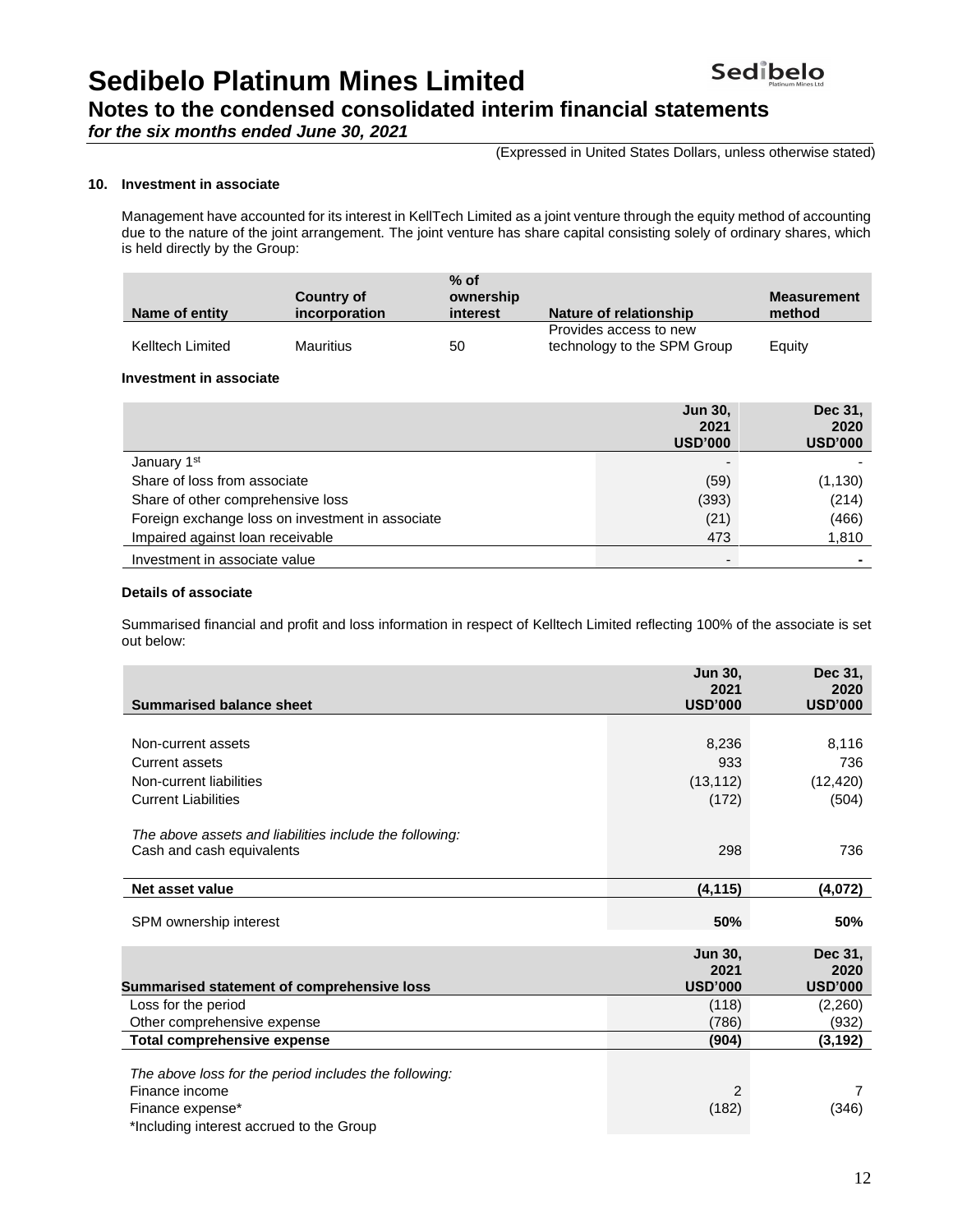### **Notes to the condensed consolidated interim financial statements**

*for the six months ended June 30, 2021*

(Expressed in United States Dollars, unless otherwise stated)

### **11. Share capital**

### **11.1 Common shares authorised**

The Company has an unlimited number of authorised common shares with no par value.

### **11.2 Common shares issued**

|                                     | Number of shares | Amount USD'000 |
|-------------------------------------|------------------|----------------|
| <b>Balance at December 31, 2020</b> | 3,095,401,663    | 2,549,583      |
| Balance at June 30, 2021            | 3,095,401,663    | 2,549,583      |

### **12. Borrowings**

### **12.1 Long term borrowings**

|                                                             | <b>Jun 30,</b><br>2021<br><b>USD'000</b> | Dec 31,<br>2020<br><b>USD'000</b> |
|-------------------------------------------------------------|------------------------------------------|-----------------------------------|
| Loan from Corridor Mining Resources Proprietary Limited (a) | 5,667                                    | 5,365                             |
| Loan from the IDC (b)                                       |                                          | 21,611                            |
| Balance at the end of the period                            | 5.667                                    | 26,976                            |

a) Corridor Mining Resources Proprietary Limited is a wholly owned subsidiary of Limpopo Economic Development Agency, an agency of the Limpopo Provincial Government, Republic of South Africa.

The long-term loan bears interest at South African prime overdraft rate until otherwise agreed by the shareholders. The loan is to be repaid from the proceeds generated by the Mphahlele project in Tameng Mining and Exploration Proprietary Limited, a subsidiary of Mahube Mining Proprietary Limited.

b) PPM secured a loan of ZAR500 million from the IDC in 2018. The proceeds from this loan was utilised to sustain mining operations. The loan was settled in full on June 1, 2021.

The loan accrued interest at the South African prime overdraft rate plus 3.5% which was accrued for on a monthly basis.

### **12.2 Short term borrowings**

|                                  | <b>Jun 30,</b><br>2021<br><b>USD'000</b> | Dec 31,<br>2020<br><b>USD'000</b> |
|----------------------------------|------------------------------------------|-----------------------------------|
| Loan from IDC <sup>(b)</sup>     | -                                        | 14.408                            |
| Balance at the end of the period |                                          | 14.408                            |

### **12.3 IDC loan reconciliation**

|                                  | <b>Jun 30,</b><br>2021<br><b>USD'000</b> | Dec 31,<br>2020<br><b>USD'000</b> |
|----------------------------------|------------------------------------------|-----------------------------------|
| Opening balance January 1        | 36,019                                   | 44.961                            |
| Capital repayments               | (37, 158)                                | (5,296)                           |
| Interest repayment               | (1,944)                                  | (5, 975)                          |
| Interest accrued                 | 1,506                                    | 4,324                             |
| Foreign exchange loss/(gain)     | 1,577                                    | (1,995)                           |
| Balance at the end of the period |                                          | 36,019                            |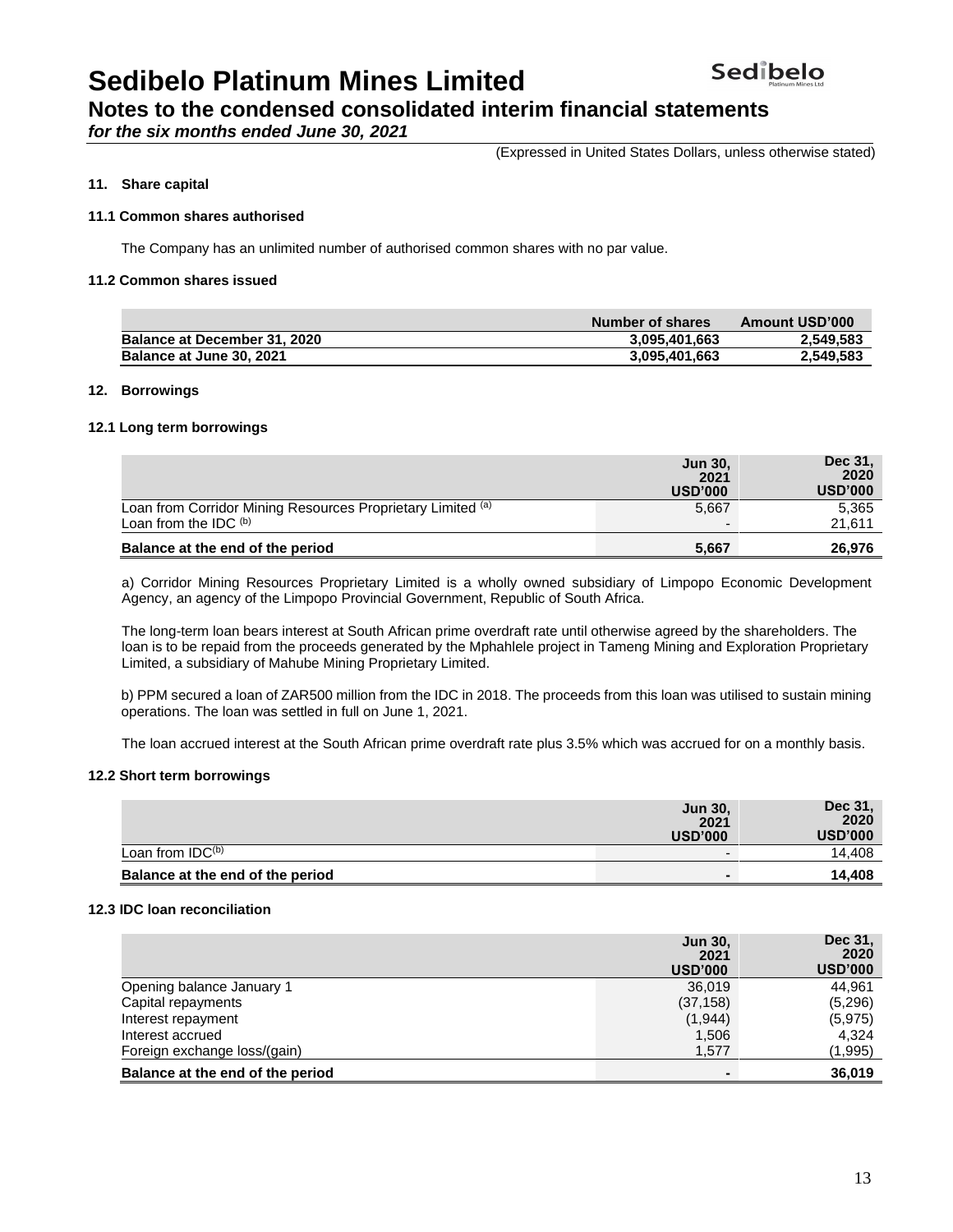**Notes to the condensed consolidated interim financial statements** 

*for the six months ended June 30, 2021*

(Expressed in United States Dollars, unless otherwise stated)

### **13. Decommissioning and rehabilitation provision**

|                                      | <b>Jun 30,</b><br>2021<br><b>USD'000</b> | Dec 31.<br>2020<br><b>USD'000</b> |
|--------------------------------------|------------------------------------------|-----------------------------------|
| <b>DISCOUNTED</b>                    |                                          |                                   |
| Balance at the beginning of the year | 16,787                                   | 22.163                            |
| Unwinding of discount (accretion)    | 769                                      | 1.724                             |
| Change in estimate                   | (90)                                     | (6, 418)                          |
| Subtotal                             | 17,466                                   | 17,469                            |
| Foreign exchange variance            | 347                                      | (682)                             |
| Balance at the end of the period     | 17.813                                   | 16.787                            |

The estimate represents the current cost of closure as at the respective period end. An annual estimate of the quantum of closure costs is necessary in order to fulfil the requirements of the DMRE, as well as meeting specific closure objectives outlined in the mine's Environmental Management Programme. Although the ultimate amount of the asset retirement obligation is uncertain, the measurement of the obligation is based on information that is currently available.

The asset retirement obligation has been determined using a Rand discount rate of 9.1% (2020: 9.1%) and an inflation rate of 3.3 % (2020: 3.3%) over the expected LoM (Life of Mine) of 7 years and 6 months' (2020: 8 years) for the West Pit and 9 years and 6 months for the East Pit (2020: 10 years).

### **14. Revolving commodity facility**

In terms of this facility Investec will finance up to 91% of PPM's platinum, palladium, rhodium, nickel, copper and gold deliveries. PPM cedes on an out-and-out basis to Investec all rights to payments under its offtake agreement with Impala until the corresponding liability is settled. This facility is repaid within 2 to 4 months upon which the funds are again available for draw-down. On settlement date, the drawdown is revalued using average commodity prices and exchange rates for the calendar month before settlement date. The outstanding balance bears interest at JIBAR plus 0.50% and is available up to March 31, 2022.

|                                              | <b>Jun 30.</b><br>2021<br><b>USD'000</b> | Dec 31,<br>2020<br><b>USD'000</b> |
|----------------------------------------------|------------------------------------------|-----------------------------------|
| Balance at the beginning of the year         | 5,211                                    | 19,895                            |
| Repayment of drawdown                        | (18, 815)                                | (81, 890)                         |
| Drawdown from the facility during the period | 37,142                                   | 69,228                            |
| Fair value adjustments to the balances       | (421)                                    | 211                               |
| Interest paid                                | 131                                      | 1,042                             |
| Subtotal                                     | 23,248                                   | 8,486                             |
| Exchange rate variance                       | (962)                                    | (3,275)                           |
| Balance at the end of the period             | 22,286                                   | 5,211                             |

### **15. Revenue**

|                      | For the three months ended              |                                         | For the six months ended                |                                         |  |
|----------------------|-----------------------------------------|-----------------------------------------|-----------------------------------------|-----------------------------------------|--|
|                      | As at Jun 30,<br>2021<br><b>USD'000</b> | As at Jun 30,<br>2020<br><b>USD'000</b> | As at Jun 30,<br>2021<br><b>USD'000</b> | As at Jun 30,<br>2020<br><b>USD'000</b> |  |
| 4E Minerals          | 59,888                                  | 36,205                                  | 147,813                                 | 87,963                                  |  |
| Other minerals       | 8,135                                   | 3.353                                   | 16.010                                  | 7,332                                   |  |
| <b>Total revenue</b> | 68,023                                  | 39,558                                  | 163,823                                 | 95,295                                  |  |

All revenue is from Impala Platinum Limited and minor chrome sales at the spot market.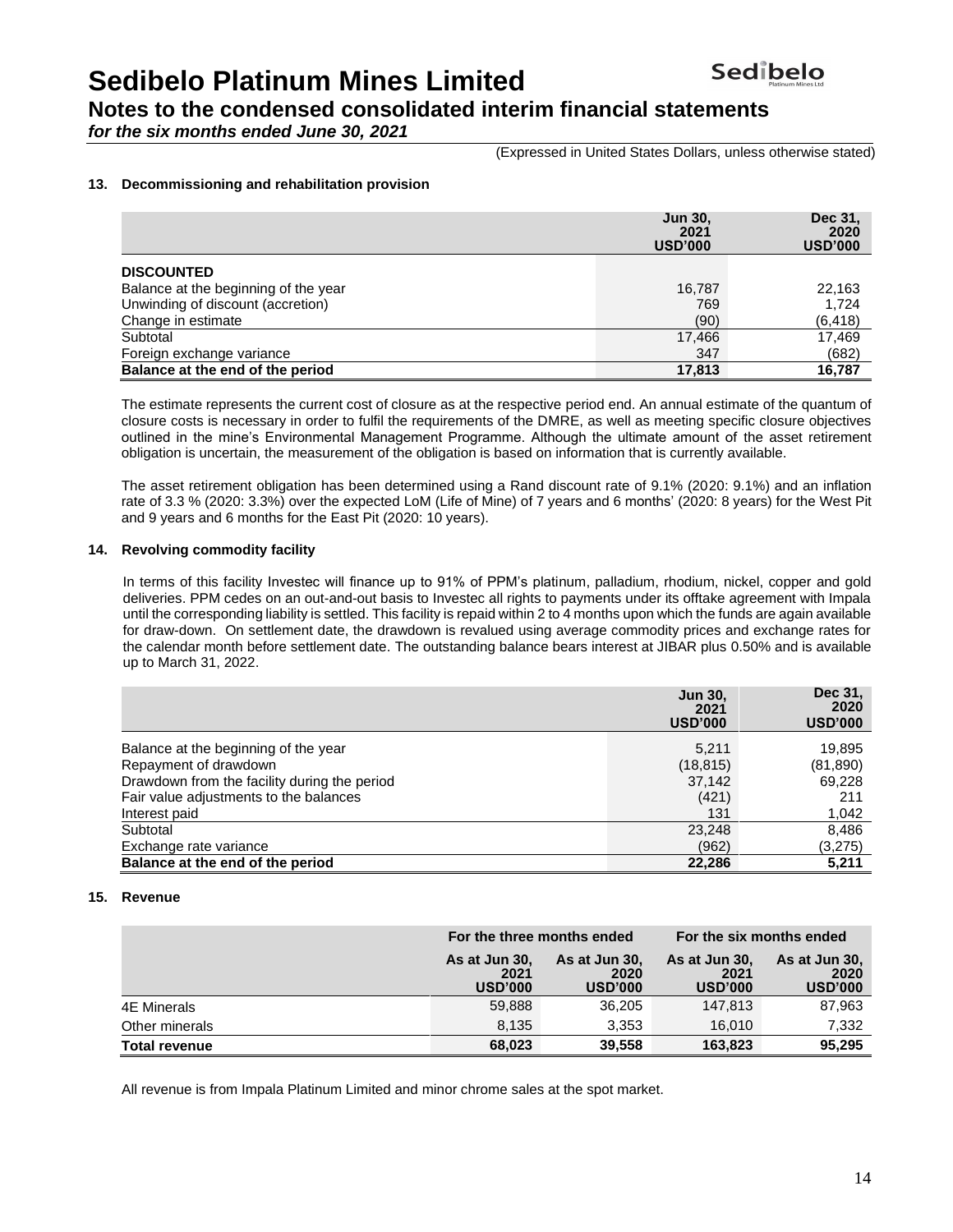### **Notes to the condensed consolidated interim financial statements**

*for the six months ended June 30, 2021*

(Expressed in United States Dollars, unless otherwise stated)

### **16. Cost of operations**

|                                                                            |                        | For the three months ended                            | For the six months ended |                                                       |
|----------------------------------------------------------------------------|------------------------|-------------------------------------------------------|--------------------------|-------------------------------------------------------|
|                                                                            | 2021<br><b>USD'000</b> | As at Jun 30, As at Jun 30,<br>2020<br><b>USD'000</b> | 2021<br><b>USD'000</b>   | As at Jun 30, As at Jun 30,<br>2020<br><b>USD'000</b> |
| On-mine operations                                                         |                        |                                                       |                          |                                                       |
| Total materials and mining costs                                           | (24, 659)              | (13,004)                                              | (44,661)                 | (29, 353)                                             |
| Concentrator plant operations<br>Materials and other costs<br>Utilities    | (8,302)<br>(5, 141)    | (4,664)<br>(2,850)                                    | (15, 829)<br>(8,729)     | (12, 577)<br>(5,898)                                  |
| <b>Beneficiation</b><br>Smelting and refining costs                        | (3, 474)               | (2,107)                                               | (6,604)                  | (5,236)                                               |
| Transport<br><b>Salaries</b>                                               | (132)<br>(4,652)       | (86)<br>(3,712)                                       | (260)<br>(9,382)         | (225)<br>(8, 515)                                     |
| Sub-total                                                                  | (46, 360)              | (26,423)                                              | (85, 465)                | (61, 804)                                             |
| Amortisation and depreciation of operating assets<br>Inventory adjustments | (2,321)<br>197         | (2,289)<br>367                                        | (4,006)<br>(2,914)       | (5,737)<br>547                                        |
| <b>Total cost of operations</b>                                            | (48,484)               | (28,345)                                              | (92,385)                 | (66.994)                                              |

### **17. Operating profit**

|                                        | For the three months ended              |                                         | For the six months ended                |                                         |  |
|----------------------------------------|-----------------------------------------|-----------------------------------------|-----------------------------------------|-----------------------------------------|--|
|                                        | As at Jun 30,<br>2021<br><b>USD'000</b> | As at Jun 30,<br>2020<br><b>USD'000</b> | As at Jun 30,<br>2021<br><b>USD'000</b> | As at Jun 30,<br>2020<br><b>USD'000</b> |  |
| Operating profit/(loss) includes:      |                                         |                                         |                                         |                                         |  |
| Admin and general expenses             |                                         |                                         |                                         |                                         |  |
| Amortisation and depreciation          | (226)                                   | (149)                                   | (362)                                   | (374)                                   |  |
| Audit fees                             | (222)                                   | (170)                                   | (330)                                   | (217)                                   |  |
| Community projects                     | (796)                                   | (309)                                   | (1,736)                                 | (653)                                   |  |
| Consulting and professional fees       | (772)                                   | (427)                                   | (1,547)                                 | (610)                                   |  |
| Consumables                            | (283)                                   | (315)                                   | (693)                                   | (347)                                   |  |
| Employee expenses                      | (2, 197)                                | (1,059)                                 | (4,619)                                 | (3, 315)                                |  |
| Insurance fees                         | (450)                                   | (238)                                   | (863)                                   | (445)                                   |  |
| <b>IT related costs</b>                | (223)                                   | (141)                                   | (383)                                   | (240)                                   |  |
| Learnerships & bursaries               | (143)                                   | (139)                                   | (323)                                   | (313)                                   |  |
| Other admin and general expenses       | (873)                                   | (545)                                   | (1,537)                                 | (1, 216)                                |  |
| Royalty expense                        | (364)                                   | (222)                                   | (525)                                   | (495)                                   |  |
| Security                               | (454)                                   | (358)                                   | (878)                                   | (763)                                   |  |
| Foreign exchange (loss)/gain           | (58)                                    | (365)                                   | 386                                     | 4,115                                   |  |
| Other (expenses)/income <sup>(a)</sup> | (2,785)                                 | 55                                      | (2,728)                                 | 80                                      |  |

(a) Other expenses include a loss on the sale of a mining asset.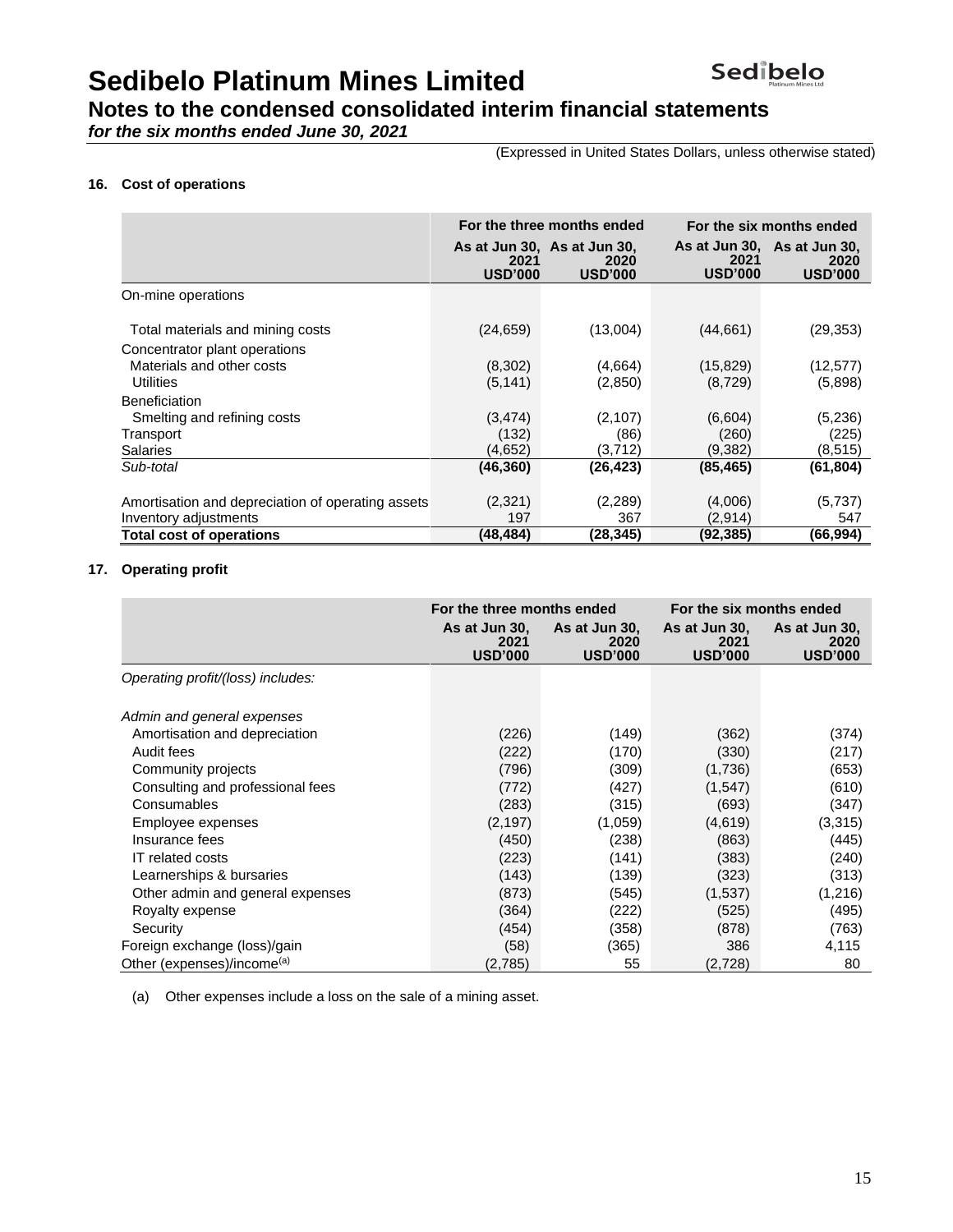**Notes to the condensed consolidated interim financial statements** 

*for the six months ended June 30, 2021*

(Expressed in United States Dollars, unless otherwise stated)

### **18. Financial risk management and Financial instruments**

#### **18.1 Financial risk factors**

The Group's activities expose it to a variety of financial risks: market risk (including currency risk, interest rate risk and price risk), credit risk and liquidity risk.

The condensed consolidated interim financial statements do not include all financial risk management information and disclosures required in the annual financial statements as at December 31, 2020. There have been no changes in the risk management policies since year end.

#### **18.2 Liquidity risk**

The liquidity position of the Group is managed to ensure sufficient liquid funds are available to meet financial commitments in a timely and cost-effective manner. The Group's Executive Directors continually review the liquidity position including cash flow forecasts to determine the forecast liquidity position.

All excess cash is held by the Company, Platmin SA or PPM. The Company invests excess funds in fixed deposit structures. Platmin SA keeps excess funds in a current account.

The contractual cashflow maturity analysis of payables at the reporting date was as follows:

| <b>GROUP</b>                           |                                    | Less than                  | <b>Between</b>                    | <b>Greater than</b>         |
|----------------------------------------|------------------------------------|----------------------------|-----------------------------------|-----------------------------|
| <b>Balances at June 30, 2021</b>       | <b>Presented</b><br><b>USD'000</b> | 6 months<br><b>USD'000</b> | $6 - 12$ months<br><b>USD'000</b> | 12 months<br><b>USD'000</b> |
| Long-term borrowings                   | 5.667                              |                            |                                   | 5,667                       |
| Trade payables and accrued liabilities | 22,272                             | 22,272                     |                                   |                             |
| Revolving commodity facility           | 22,286                             | 22,286                     |                                   |                             |
| <b>Total financial liabilities</b>     | 50,725                             | 45.058                     |                                   | 5,667                       |
|                                        |                                    |                            |                                   |                             |
| <b>Balances at December 31, 2020</b>   |                                    |                            |                                   |                             |
| Long-term borrowings                   | 30,758                             |                            |                                   | 30.758                      |
| Short-term borrowings                  | 14.408                             | 3.602                      | 10.806                            |                             |
| Trade payables and accrued liabilities | 26,134                             | 26,134                     |                                   |                             |
| Revolving commodity facility           | 5,211                              | 5.211                      |                                   |                             |
| <b>Total financial liabilities</b>     | 76,511                             | 34.947                     | 10.806                            | 30.758                      |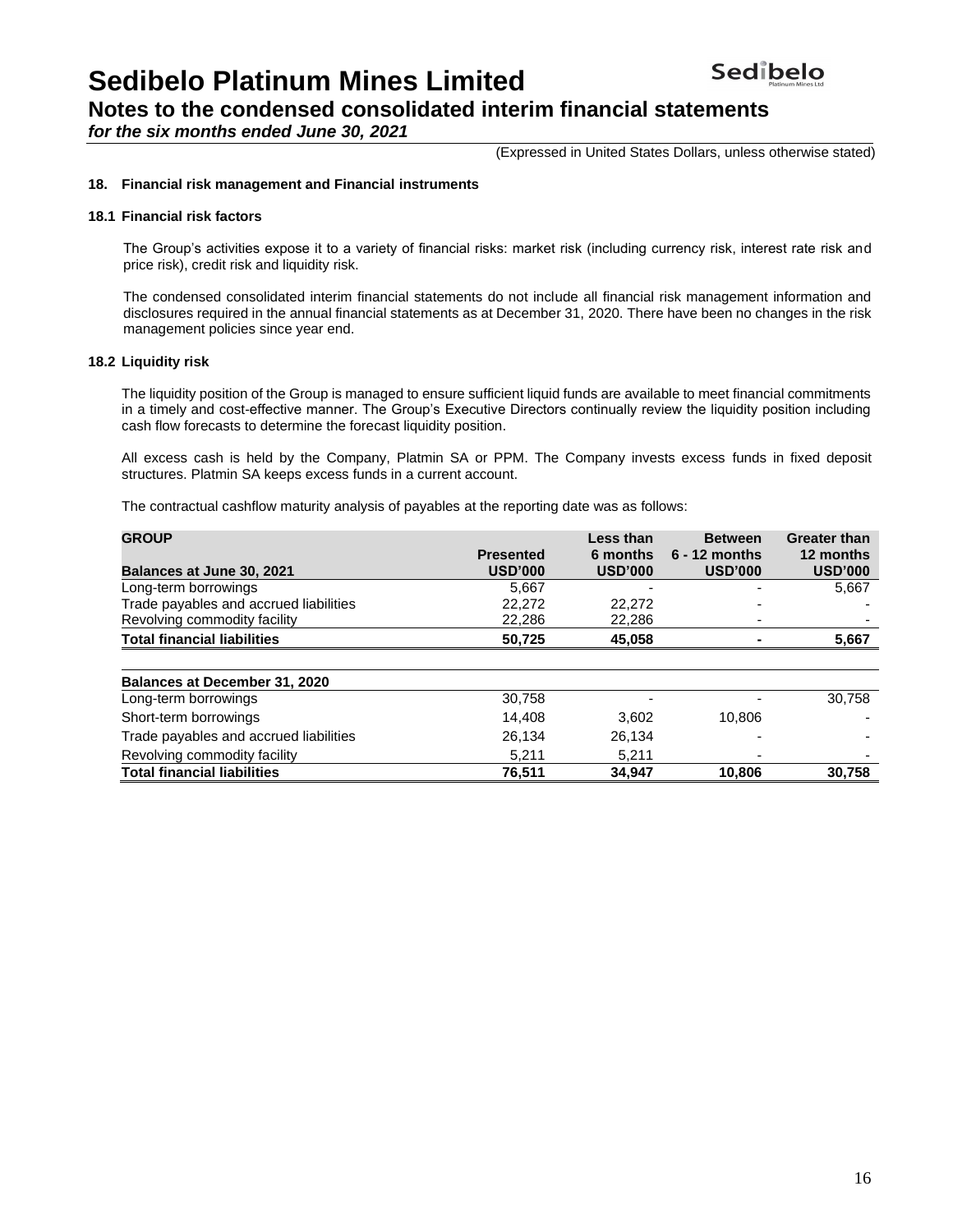### **Notes to the condensed consolidated interim financial statements**

*for the six months ended June 30, 2021*

(Expressed in United States Dollars, unless otherwise stated)

### **18. Financial risk management and Financial instruments (continued)**

### **18.3 Fair value estimation**

The Group uses the following hierarchy for determining and disclosing the fair value of financial instruments:

- **Level 1:** unadjusted quoted prices in active markets for identical asset or liabilities;
- **Level 2:** inputs other than quoted prices in level 1 that are observable for the asset or liability, either directly (as prices) or indirectly (derived from prices); and
- **Level 3:** inputs for the asset or liability that are not based on observable market data (unobservable inputs).

The following table set out the Group's financial instruments measured at fair value by level within the fair value hierarchy:

| <b>GROUP</b>                                 | Jun 30, 2021 |                          |                          | Dec 31, 2020 |                          |  |
|----------------------------------------------|--------------|--------------------------|--------------------------|--------------|--------------------------|--|
|                                              | Level 1      | Level 2                  | Level 3                  | Level 1      | Level 2 Level 3          |  |
|                                              |              | <b>USD'000</b>           |                          |              | <b>USD'000</b>           |  |
| Financial liabilities measured at fair value |              |                          |                          |              |                          |  |
| <b>Revolving Commodity Facility</b>          | 22,286       | $\overline{\phantom{a}}$ | $\overline{\phantom{0}}$ | 5.211        | $\blacksquare$           |  |
| Financial assets measured at fair value      |              |                          |                          |              |                          |  |
| Trade Receivables - Metal sales              | 89.931       | $\overline{\phantom{a}}$ | $\overline{\phantom{0}}$ | 132.222      | $\overline{\phantom{0}}$ |  |
| Balance at the end of the period             | 112.217      | $\overline{\phantom{0}}$ | $\overline{\phantom{a}}$ | 137.433      | $\overline{\phantom{0}}$ |  |

### **18.4 Fair value of financial assets and liabilities measured at amortised cost**

|                                            | Jun 30, 2021<br><b>USD '000</b> | Dec 31, 2020<br><b>USD '000</b> |
|--------------------------------------------|---------------------------------|---------------------------------|
| Restricted cash investments and guarantees | 19,639                          | 18,090                          |
| Loans receivable                           | 16.046                          | 16,506                          |
| Trade receivables                          | 2,505                           | 933                             |
| Cash and cash equivalents                  | 144,774                         | 62,986                          |
| <b>Total financial assets</b>              | 182,964                         | 98,515                          |
| Long-term borrowings                       | 5,667                           | 26,976                          |
| Short-term borrowings                      |                                 | 14,408                          |
| Trade payables and accrued liabilities     | 22,272                          | 26,134                          |
| <b>Total financial liabilities</b>         | 28,439                          | 67,518                          |

The fair value of the financial assets and liabilities carried at amortised cost is approximately equal to their carrying amounts.

### **19. Related party balances disclosure**

|                                                                        | Jun 30, 2021<br><b>USD '000</b> | Dec 31, 2020<br><b>USD '000</b> |
|------------------------------------------------------------------------|---------------------------------|---------------------------------|
| Loan to Kelltech Limited (a)                                           | 10.129                          | 9.926                           |
| Loan from Corridor Mining Resources Proprietary Limited <sup>(b)</sup> | 5,667                           | 5.365                           |
| Loan from the $IDC^{(b)}$                                              | $\overline{\phantom{0}}$        | 36,019                          |

a) The loan bears interest at 3 Month USD Libor rate + 3%.

b) Refer note 12.1 for the terms of the loans.